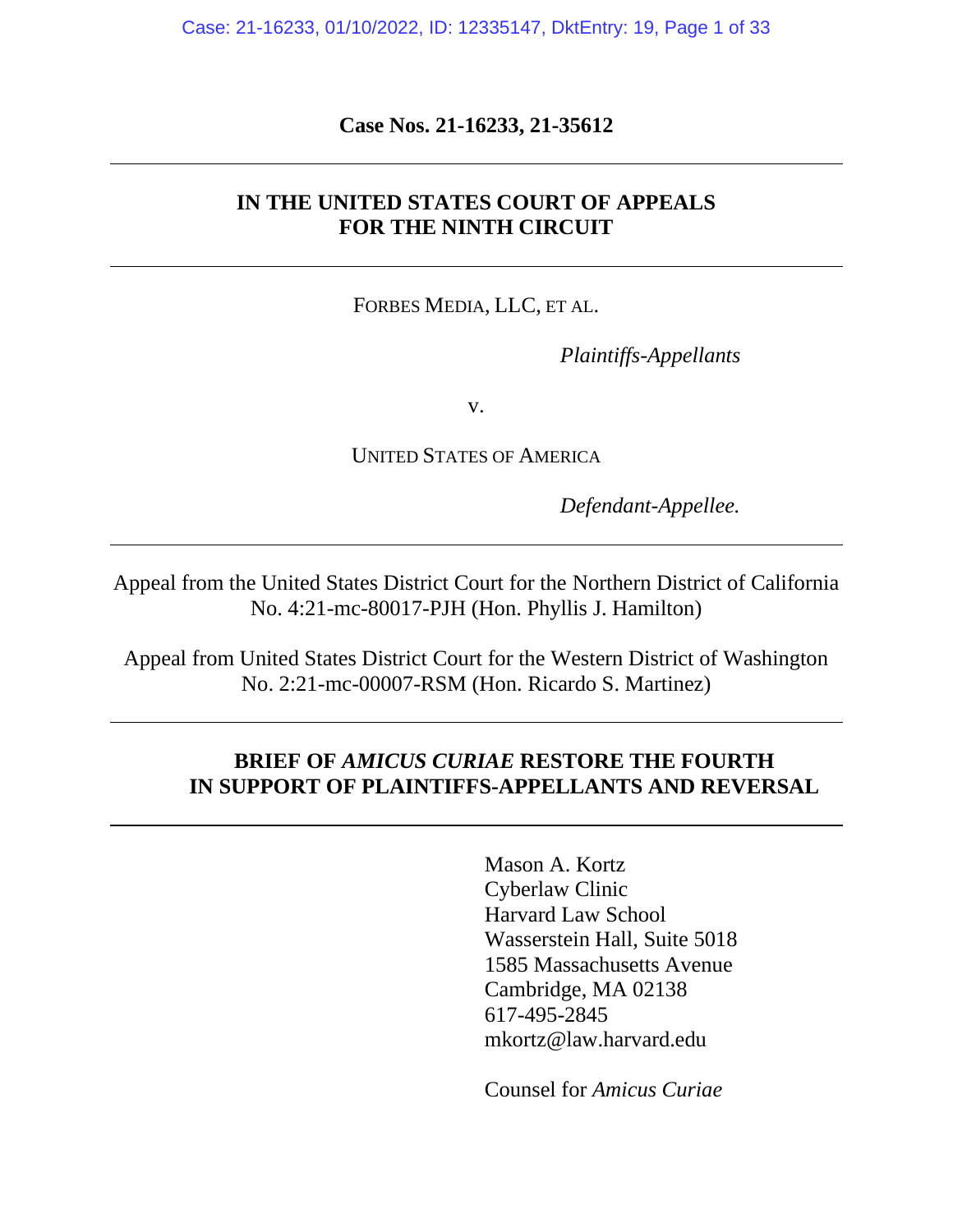# **CORPORATE DISCLOSURE STATEMENT**

Pursuant to Rule 26.1 of the Federal Rules of Appellate Procedure, *amicus curiae* Restore the Fourth states it does not have a parent corporation, nor does any publicly held corporation own ten percent or more of its stock.

Dated: January 10, 2022 /s/ Mason A. Kortz

Mason A. Kortz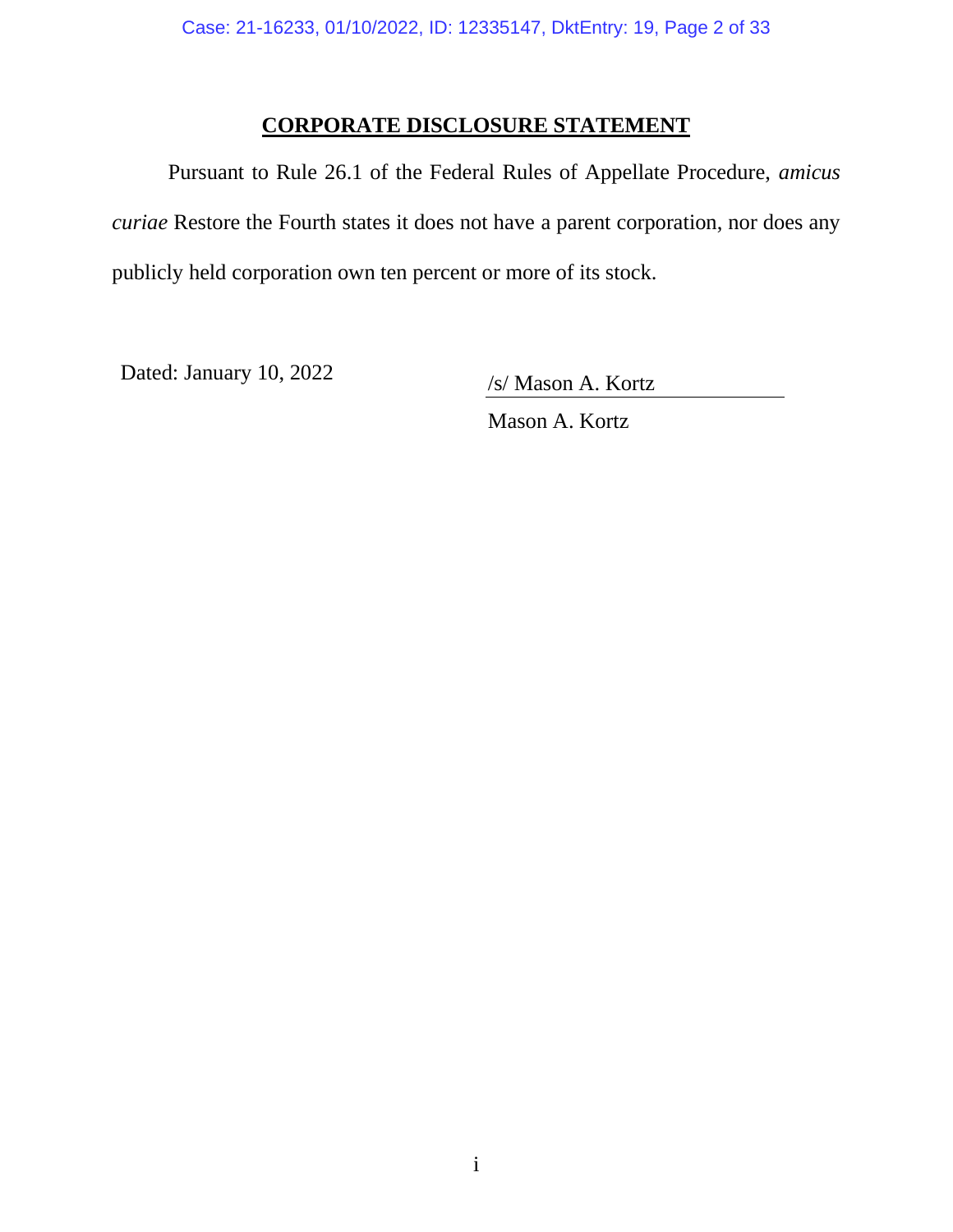#### **STATEMENT OF COMPLIANCE WITH RULE 29**

Pursuant to Federal Rule of Appellate Procedure 29(a)(2), *amicus curiae* certifies that all parties have consented to the filing of this brief.

Pursuant to Federal Rule of Appellate Procedure 29(a)(4)(E), *amicus curiae* certifies that no party's counsel authored this brief in whole or in part; no party or party's counsel contributed money that was intended to fund the preparation or submission of this brief; and no person—other than the *amicus curiae* or its counsel—contributed money that was intended to fund the preparation or submission of this brief.

Dated: January 10, 2022 /s/ Mason A. Kortz

Mason A. Kortz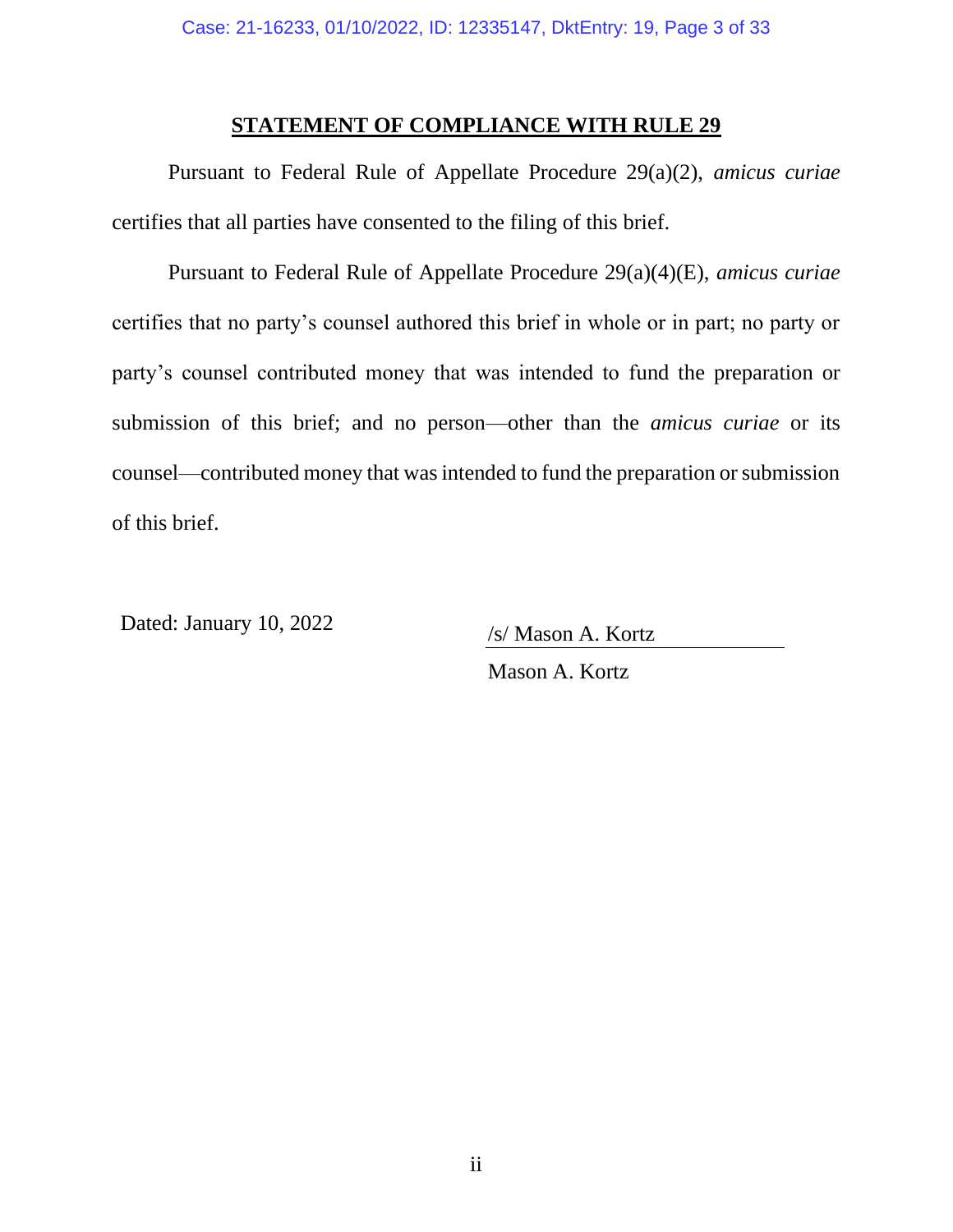# **TABLE OF CONTENTS**

| I. The history and purpose of the All Writs Act distinguish it from statutes that |
|-----------------------------------------------------------------------------------|
| A. The All Writs Act is an extraordinary and limited grant of authority,          |
| B. By contrast, modern statutes provide detailed regulations for agencies         |
| II. Transparency around use of the All Writs Act for surveillance is necessary    |
| A. Transparency keeps the courts accountable to the public and to each            |
| B. Transparency is necessary for Congress to effectively respond to               |
| C. Transparency allows the public to mount challenges to potentially              |
|                                                                                   |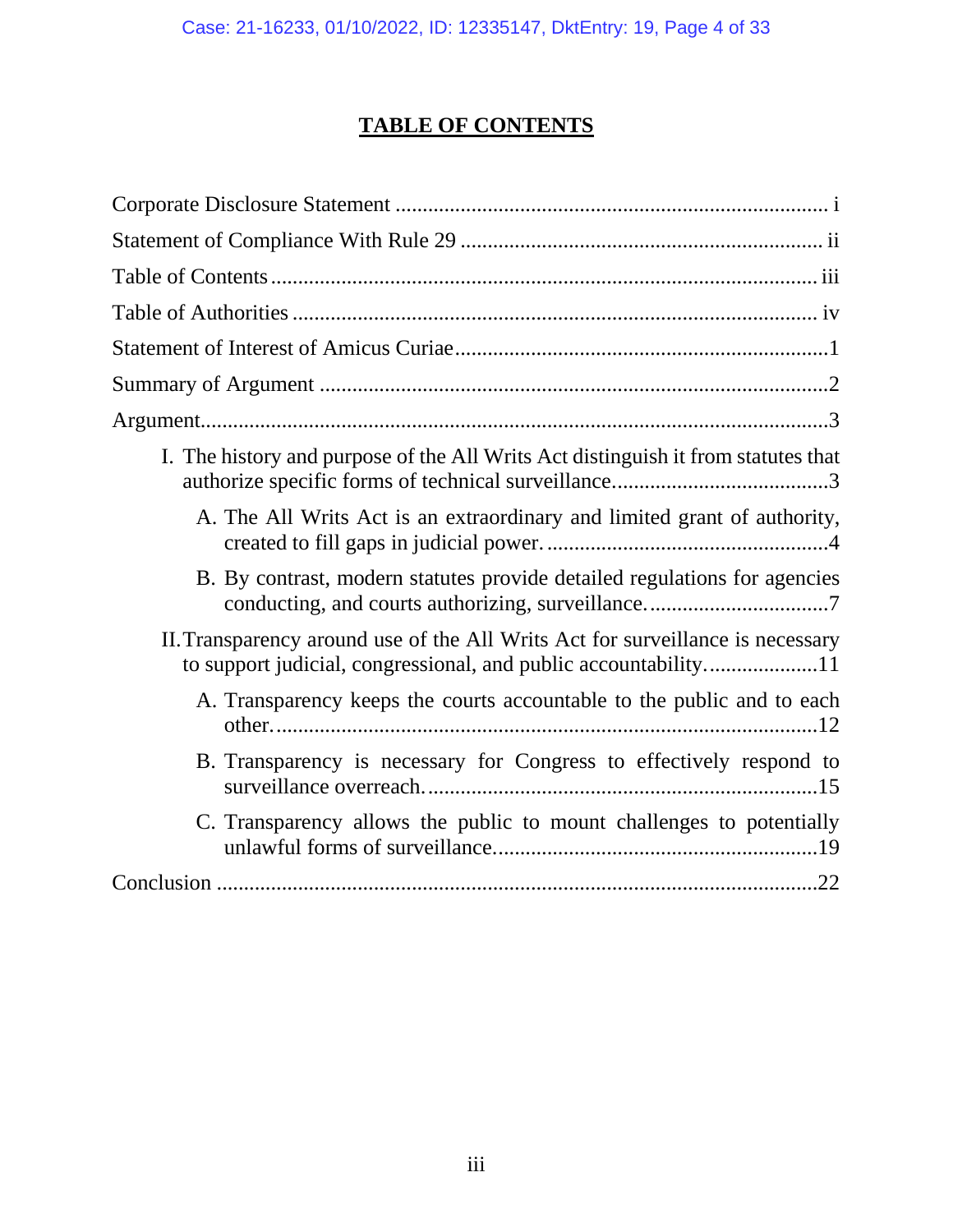# **TABLE OF AUTHORITIES**

# **Cases**

| American Constr. Co. v. Jacksonville, T. & K.W.R. Co., 148 U.S. 372 (1893) 5         |
|--------------------------------------------------------------------------------------|
| Binh Hoa Le v. Exeter Fin. Corp., 990 F.3d 410 (5th Cir. 2021)14                     |
|                                                                                      |
|                                                                                      |
| Ctr. for Auto Safety v. Chrysler Group, LLC, 809 F.3d 1092 (9th Cir. 2016). 12, 15   |
|                                                                                      |
| In re Application of U.S. for an Ord. Directing X to Provide Access to Videotapes,   |
| In re Bair Hugger Forced Air Warming Devices Products Liab. Litig., 9 F.4th 768      |
| In re Leopold to Unseal Certain Elec. Surveillance Applications and Orders, 964      |
| <i>In re Search Warrant No. 16-960-M-1, 275 F. Supp. 3d 605 (E.D. Pa. 2017) 10</i>   |
| Kamakana v. City & Cty. of Honolulu, 447 F.3d 1172 (9th Cir. 2006) 22                |
|                                                                                      |
| Leucadia, Inc. v. Applied Extrusion Techs., Inc., 998 F.2d 157 (3d Cir. 1993) 13, 14 |
| Matter of Cont'l Illinois Securities Litig., 732 F.2d 1302 (7th Cir. 1984) 14        |
|                                                                                      |
|                                                                                      |
|                                                                                      |
|                                                                                      |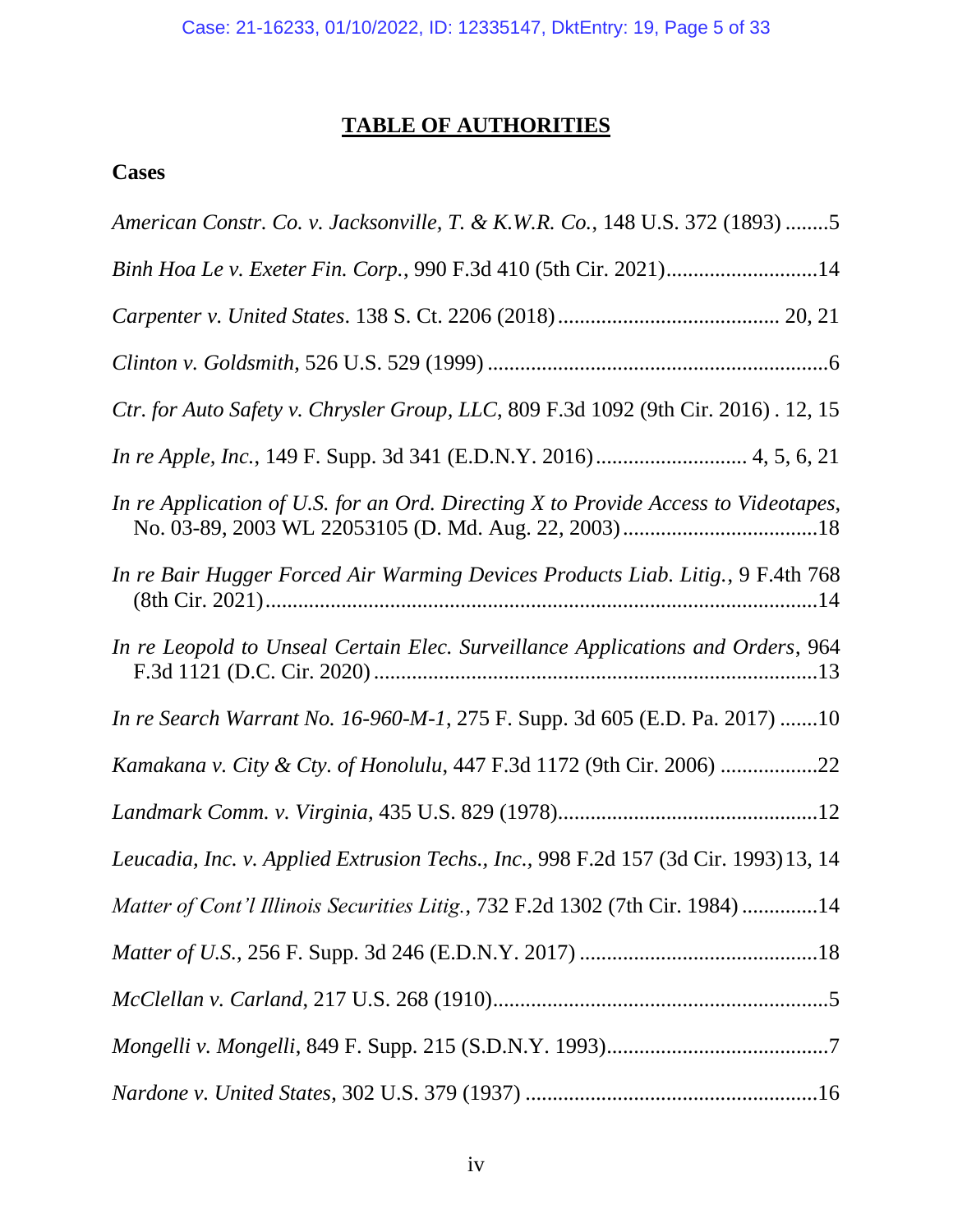| Pennsylvania Bureau of Corr. v. U.S. Marshals Serv., 474 U.S. 34 (1985)  5, 6, 7     |
|--------------------------------------------------------------------------------------|
| Press-Enter. Co. v. Superior Ct. of California for Riverside Cty., 478 U.S. 1 (1986) |
| Romero v. Drummond Co., Inc., 480 F.3d 1234 (11th Cir. 2007)14                       |
|                                                                                      |
|                                                                                      |
|                                                                                      |
|                                                                                      |
|                                                                                      |
|                                                                                      |
| Valley Broad. Co. v. U.S. Dist. Court for Dist. of Nevada, 798 F.2d 1289 (9th Cir.   |

# **Statutes**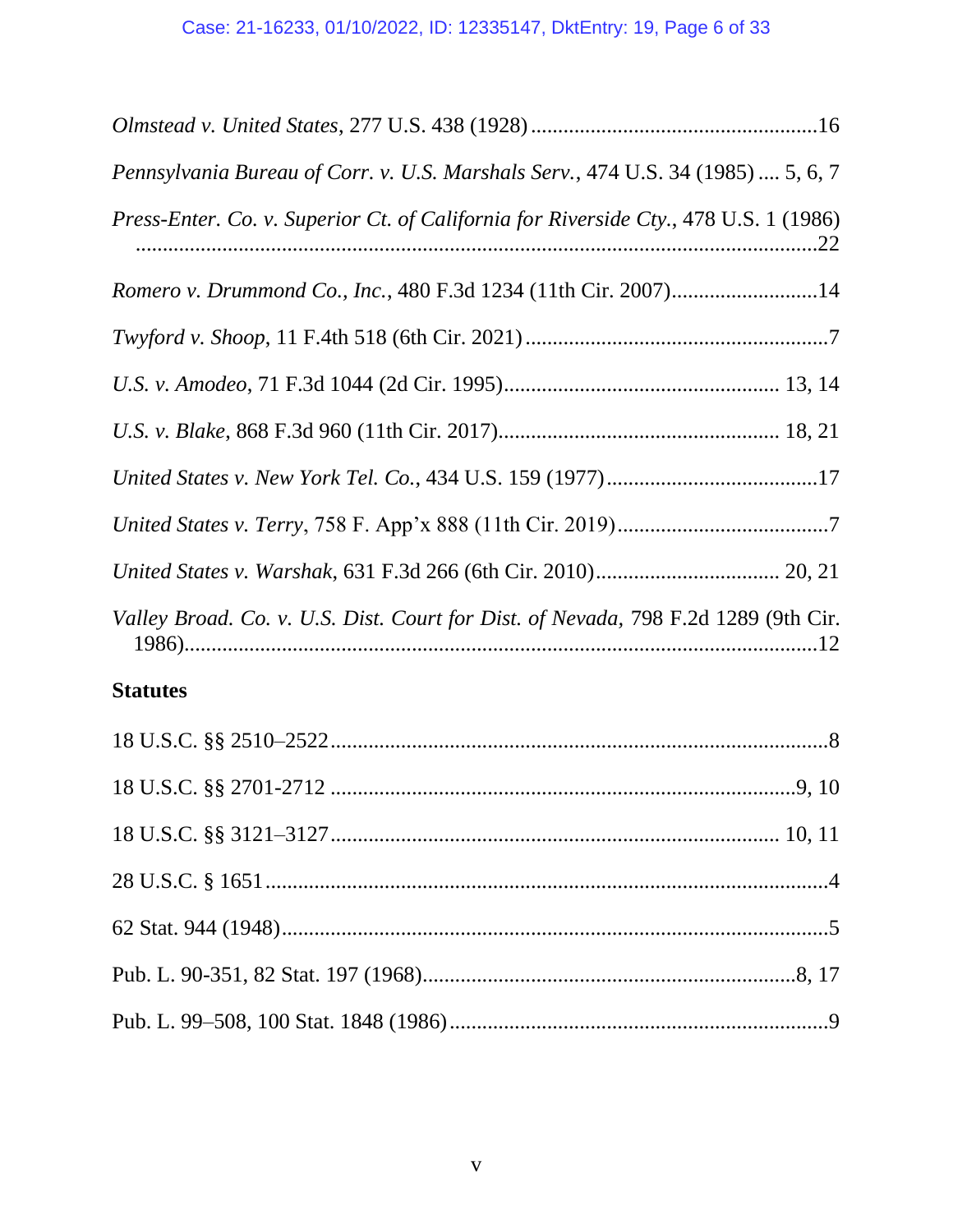# **Other Authorities**

| 1984: Civil Liberties and the National Security State, Hearings Before the<br>Subcomm. on Courts, Civil Liberties, and the Administration of Justice of the            |
|------------------------------------------------------------------------------------------------------------------------------------------------------------------------|
|                                                                                                                                                                        |
| Aaron Belzer, From Writs to Remedies: A Historical Explanation for Multiple                                                                                            |
| Dan Froomkin and Jenna McLaughlin, FBI vs. Apple Establishes a New Phase of                                                                                            |
| Daniel J. Solove, Reconstructing Electronic Surveillance Law, 72 Geo. Wash. L.                                                                                         |
|                                                                                                                                                                        |
| <i>Electronic Communications Privacy Act of 1986</i> , Bureau of Justice Assistance11                                                                                  |
| Electronic Communications Privacy Act, Hearings Before the Subcomm. on Courts,<br>Civil Liberties, and the Administration of Justice of the Comm. on the Judiciary,    |
| Eliza Sweren-Becker, This Map Shows How the Apple-FBI Fight Was About Much                                                                                             |
| Eric Lichtblau and Katie Benner, Apple Fights Order to Unlock San Bernardino                                                                                           |
| H. Marshall Jarrett et al., U.S. Dep't. of Just., Off. of Legal Educ., Searching and<br>Seizing Computers and Obtaining Electronic Evidence in Criminal Investigations |
|                                                                                                                                                                        |
| Jennifer S. Granick et. al., Mission Creep and Wiretap Act "Super Warrants': A                                                                                         |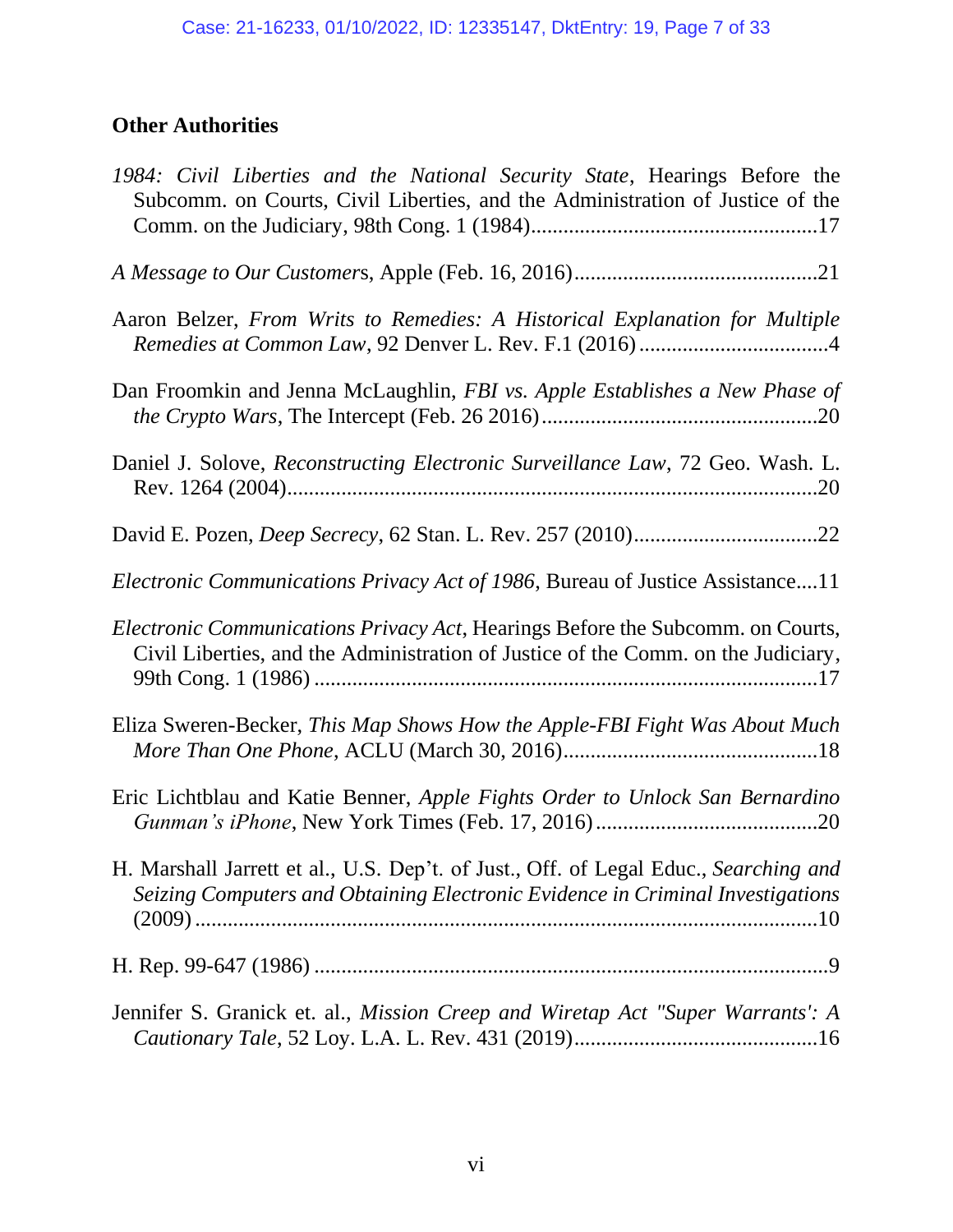# Case: 21-16233, 01/10/2022, ID: 12335147, DktEntry: 19, Page 8 of 33

| Jennifer Shkabatur, Transparency With(out) Accountability: Open Government in   |
|---------------------------------------------------------------------------------|
| Laura Sydell, Can A 1789 Law Apply to an iPhone?, NPR (Feb. 19, 2016) 20        |
| Louis Brandeis, <i>Other People's Money and How the Bankers Use It</i> (1914)21 |
| Meyer Berger, Tapping the Wires, The New Yorker (June 11, 1938) 16              |
|                                                                                 |
| Title III of The Omnibus Crime Control and Safe Streets Act of 1968, Bureau of  |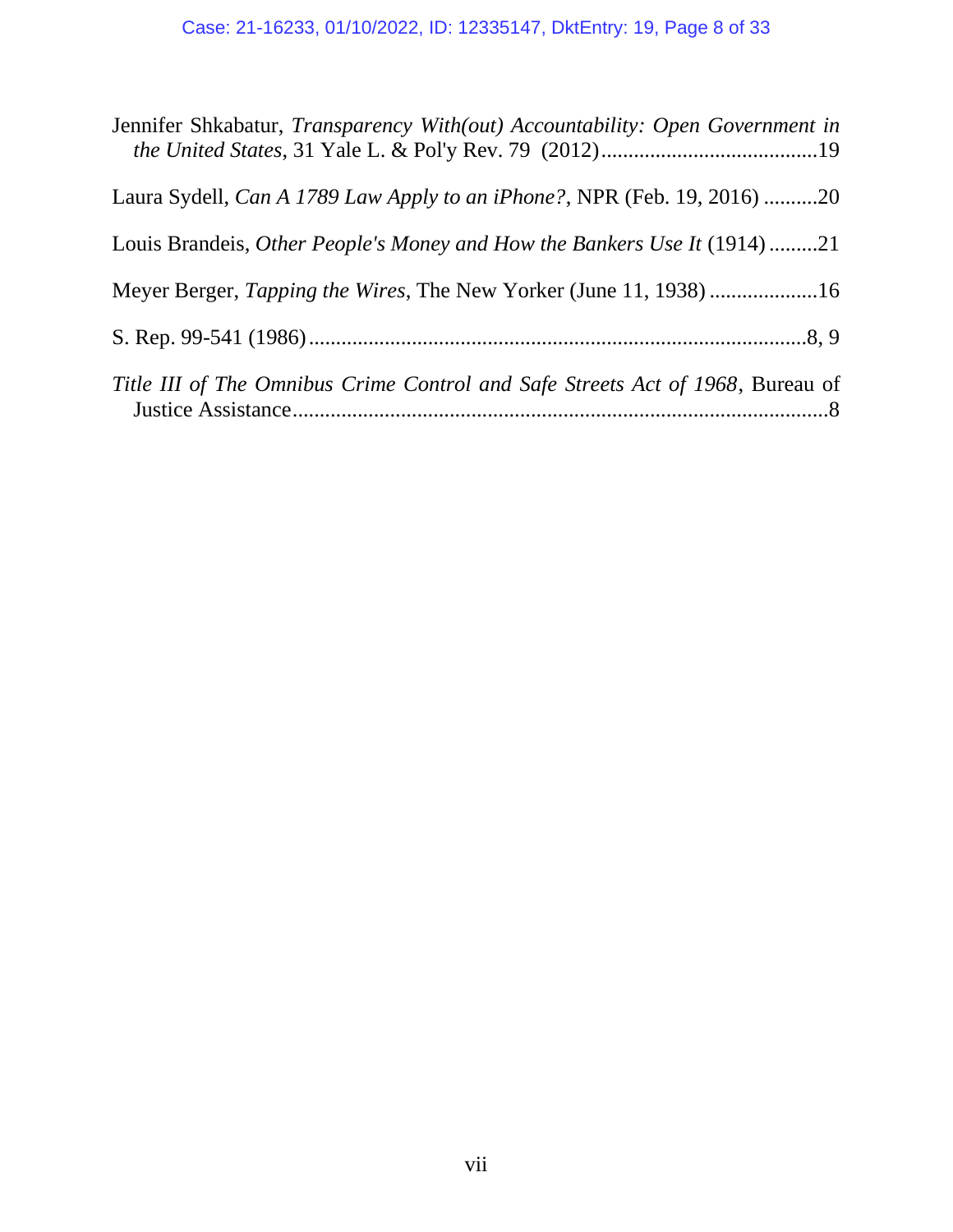#### **STATEMENT OF INTEREST OF AMICUS CURIAE**

**Restore the Fourth, Inc.** is a non-partisan non-profit dedicated to robust enforcement of the Fourth Amendment. Restore the Fourth oversees a network of local chapters whose members include lawyers, academics, advocates, and ordinary citizens. Restore the Fourth has published issue briefs on electronic surveillance techniques, including both law enforcement technologies such as IMSI-catchers and non-law enforcement technologies like smart city sensors. Accordingly, Restore the Fourth has a strong interest in transparency around government use of private actors to conduct electronic surveillance. Restore the Fourth has also filed amicus briefs in many significant Fourth Amendment cases. *See, e.g.*, Brief of *Amicus Curiae* Restore the Fourth, Inc. in Support of Petitioner, *Carpenter v. United States*, 138 S. Ct. 2206 (2018) (No. 16-402); Brief of *Amicus Curiae* Restore the Fourth, Inc. in Support of Plaintiff-Appellee Araceli Rodriguez, *Rodriguez v. Swartz*, 899 F.3d 719 (9th Cir. 2018) (No. 15-16410). Restore the Fourth has both the subject matter expertise and the legal knowledge to comment on the history of modern surveillance statutes and the need for public accountability.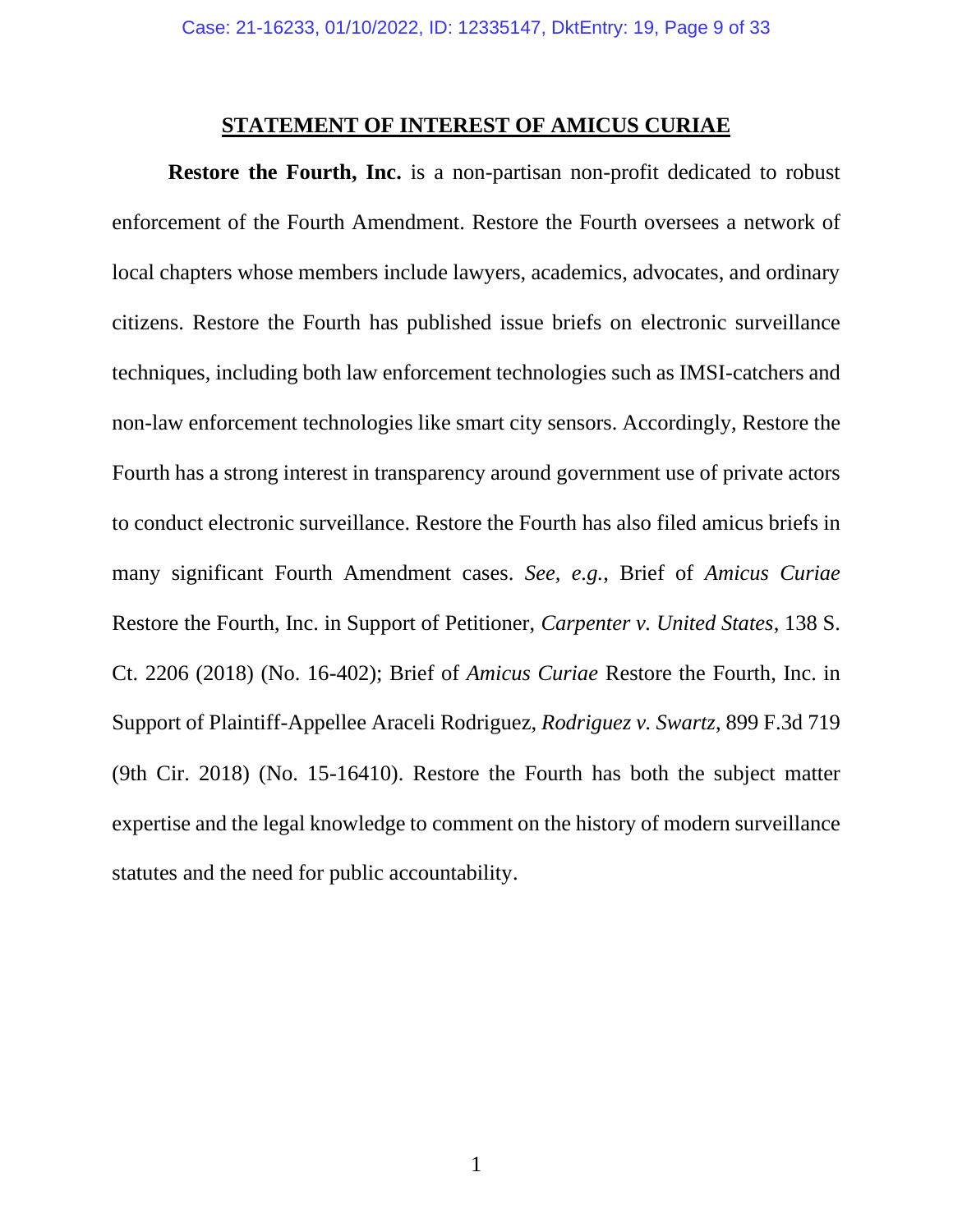## **SUMMARY OF ARGUMENT**

The All Writs Act was enacted in 1789, making it one of the first statutes passed by the then-new United States legislature. In the more than two centuries since, the Act has largely been held in abeyance, used only as an extraordinary remedy in situations where Congress has not granted the authority necessary for courts to exercise their jurisdiction. This is even more true in the modern era, where courts operate under robust statutory regimes with detailed grants of—and limitations on—judicial authority. This is particularly true of modern surveillance authorizing statutes: the Wiretap Act, Stored Communications Act, and Pen Register Act all contain specific procedures for obtaining surveillance orders, as well as builtin reporting and notice requirements.

These very safeguards may have driven law enforcement agencies to use the All Writs Act to enlist private actors to conduct surveillance that the agencies could not legally perform themselves. The Court need not decide today whether such use of the All Writs Act is appropriate; the present issue is whether the public is even allowed to learn about such orders. However, this case is not just about the public's abstract, albeit important, right to know what the government is doing. Awareness is a key element of accountability. Public scrutiny encourages courts to be judicious and consistent in their decisions; public pressure can motivate Congress to act; and public transparency allows individuals and organizations to mount legal challenges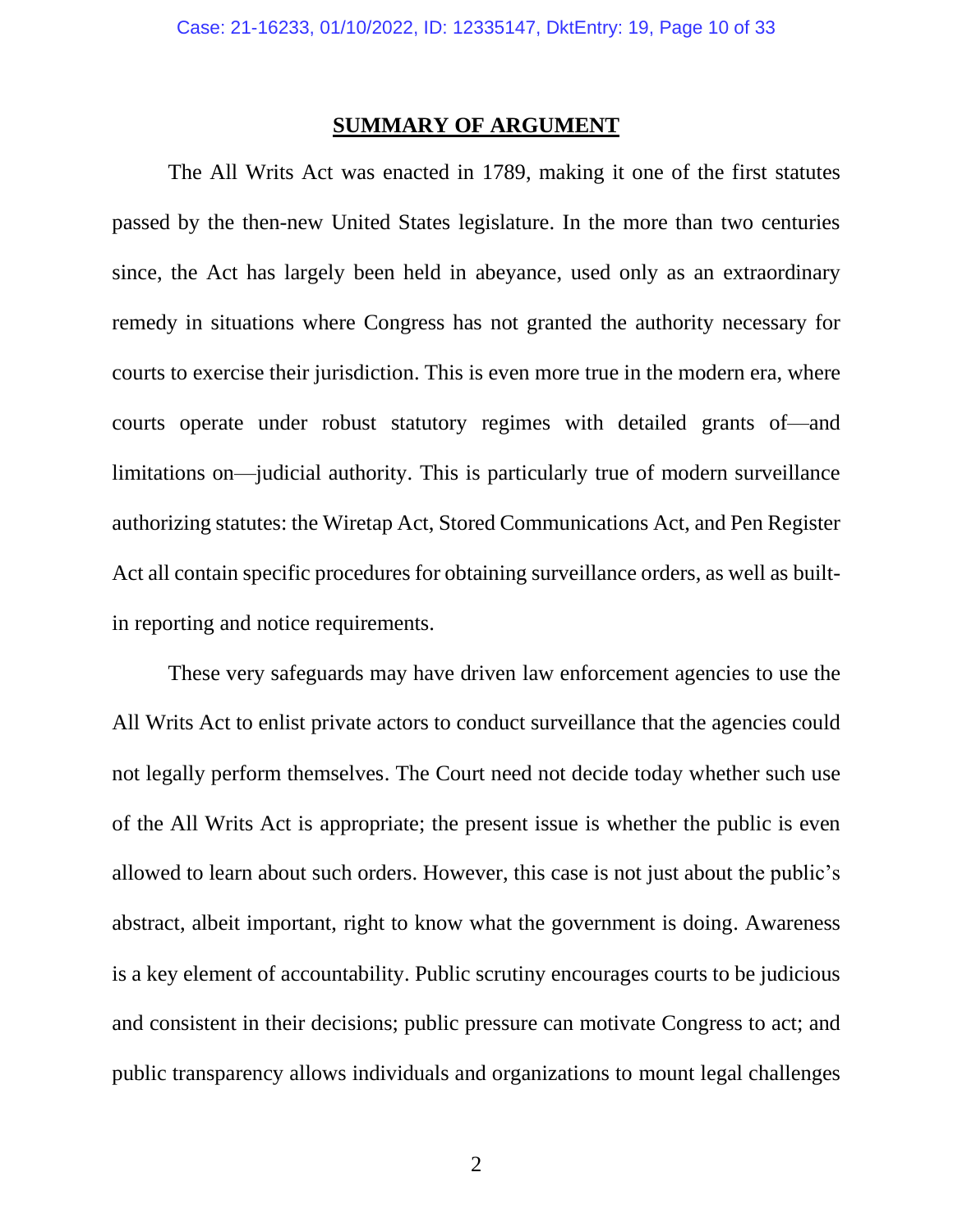to potentially unlawful forms of surveillance. Accordingly, *amicus* respectfully urges the Court to reverse the decision below, hold that both a First Amendment and common law right of access attach to the judicial records at issue, and order the disclosure of the non-identifying portions of those records.

#### **ARGUMENT**

The All Writs Act (" $AWA$ ") is an  $18<sup>th</sup>$ -century law that Congress enacted to fill gaps in the nascent judiciary's powers. Unlike modern surveillance statutes such as the Wiretap Act, Pen Register Act, and Stored Communications Act, the AWA does not enumerate specific procedures for courts to follow when issuing writs. This lack of procedural guidelines, combined with the AWA's role as an extraordinary form of relief, weighs heavily in favor of greater transparency around law enforcement use of AWA writs for surveillance assistance. Without such transparency, the courts, Congress, and the public will be left in the dark as to the frequency and rationale behind law enforcement agencies' use of the AWA, preventing any kind of meaningful response to, or checks on, government surveillance.

### **I. The history and purpose of the All Writs Act distinguish it from statutes that authorize specific forms of technical surveillance.**

The portion of the AWA relevant to writs of technical assistance is brief: "The Supreme Court and all courts established by Act of Congress may issue all writs necessary or appropriate in aid of their respective jurisdictions and agreeable to the

3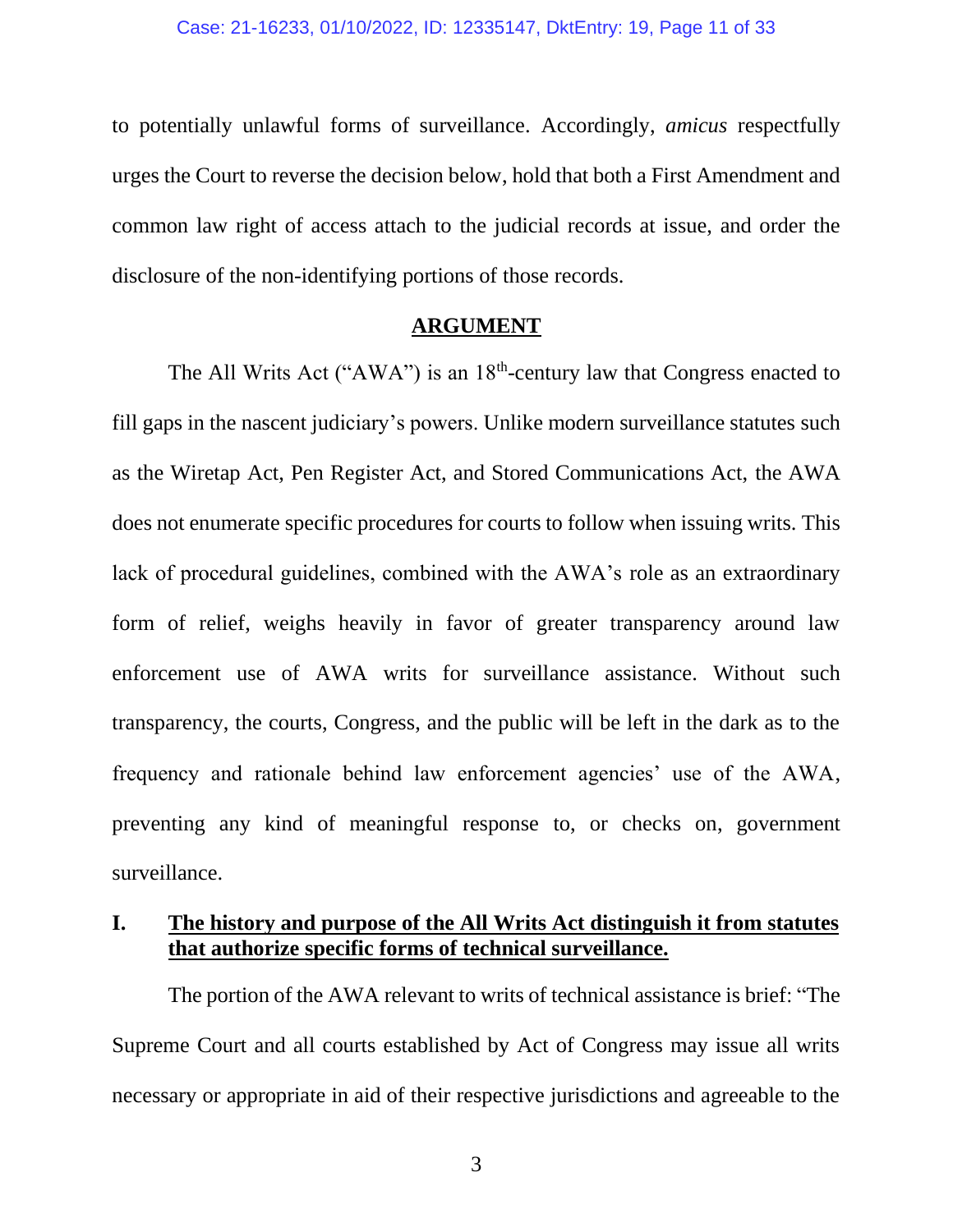usages and principles of law." 28 U.S.C. § 1651(a). This language harkens back to a time when there was little statutory authority for courts to follow and many judicial powers were held over from British common law. By contrast, federal courts today operate under specific grants of authority, especially when it comes to authorizing surveillance.

# **A. The All Writs Act is an extraordinary and limited grant of authority, created to fill gaps in judicial power.**

The AWA has its roots in English common law. Writs were used by courts as early as the Anglo-Saxon era to issue official orders. In their early days, courts endeavored to keep the number of writs to a minimum for clarity and consistency. *See* Aaron Belzer, *From Writs to Remedies: A Historical Explanation for Multiple Remedies at Common Law*, 92 Denver L. Rev. F.1, 2 (2016). By the end of the 12<sup>th</sup> century, the temptation to apply writs to accommodate a wide variety of legal circumstances led to overuse. *See id.* at 3. In response, the Provisions of Oxford 1258 prohibited the establishment of new writs without the king's permission. *Id.*

It was this limited conception of general writs that the United States imported into its nascent judicial system. *Id.* at 3. The AWA was codified into law as Sections 13 and 14 of the Judiciary Act of 1789, the very first law regarding the nature of the judiciary. *See In re Apple, Inc.*, 149 F. Supp. 3d 341 (E.D.N.Y. 2016). In her scholarship, Justice Sandra Day O'Connor called the Judiciary Act one of "'the triad of founding documents, along with the Declaration of Independence and the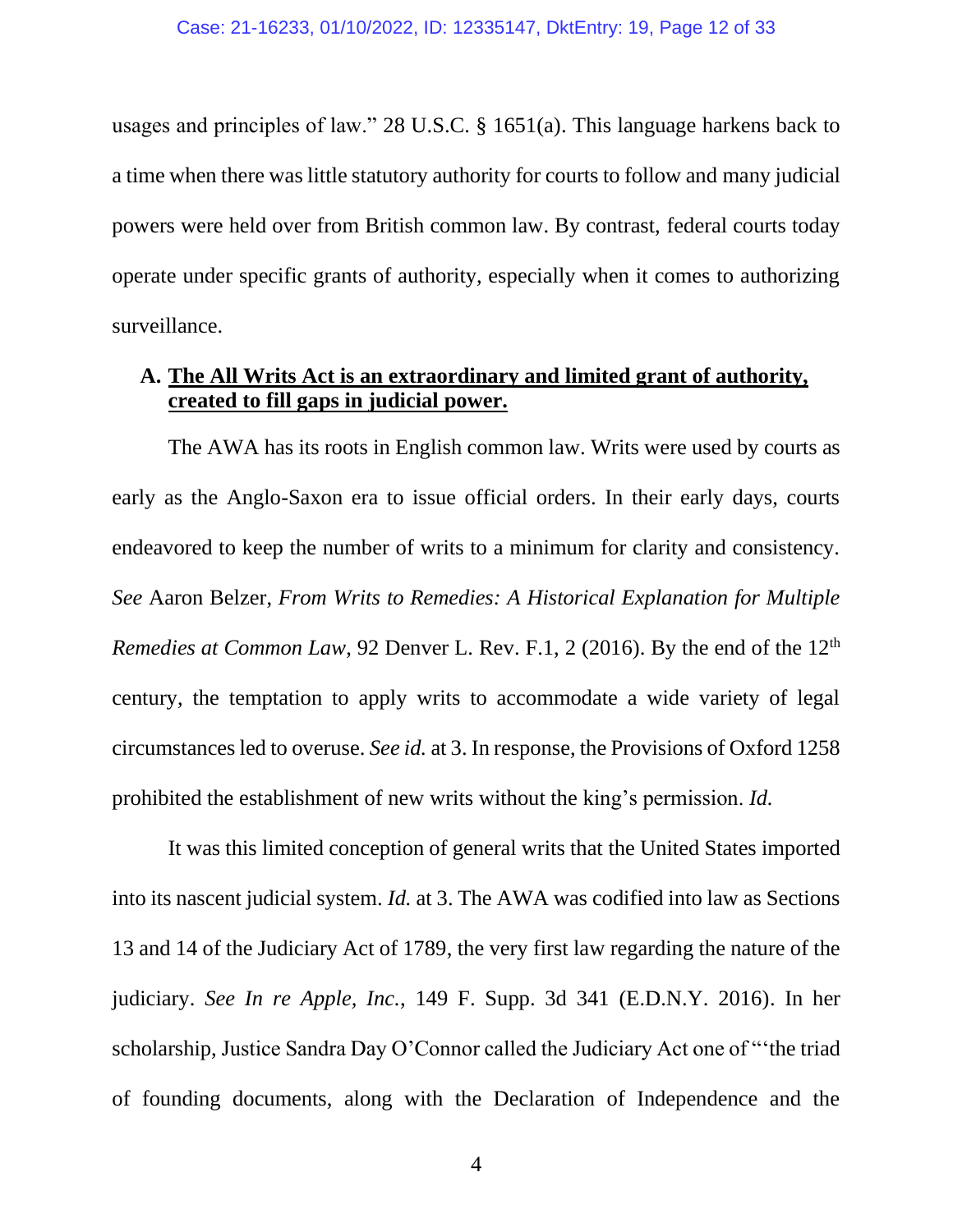Constitution itself[.]'" *Id.* at 361 (quoting Sandra Day O'Connor, *The Judiciary Act of 1789 and the American Judicial Tradition,* 59 U. Cin. L. Rev. 1, 3 (1990)). As part of such an early founding document, the AWA passed through Congress at a time when judicial powers were scantly enumerated and the judicial role was only starting to crystallize. Few statutes at that time specifically authorized judicial orders, so flexibility was paramount.

"[The Supreme Court's] early view of the scope of the all writs provision confined it to filling the interstices of federal judicial power when those gaps threatened to thwart the otherwise proper exercise of federal courts' jurisdiction." *Pennsylvania Bureau of Corr. v. U.S. Marshals Serv.*, 474 U.S. 34, 41 (1985) (collecting cases from the early 1800s). Subsequent cases upheld the notion that the All Writs Act was to be used sparingly. *See American Constr. Co. v. Jacksonville, T. & K.W.R. Co.*, 148 U.S. 372, 380 (1893) (denying writ of certiorari for interlocutory appeal under AWA, absent specific authorizing statute); *McClellan v. Carland*, 217 U.S. 268, 279 (1910) (noting that, absent statutory authorization to grant writ of certiorari, "the power to grant this writ will be sparingly used").

Since then, the AWA has undergone only minor changes that did not significantly alter the effect of the law. The most significant change came in 1948 when the AWA was codified as at 20 U.S.C/ §1651(a). *See* 62 Stat. 944 (1948), *as amended* 63 Stat. 102 (1949). The codification removed the phrase "not specifically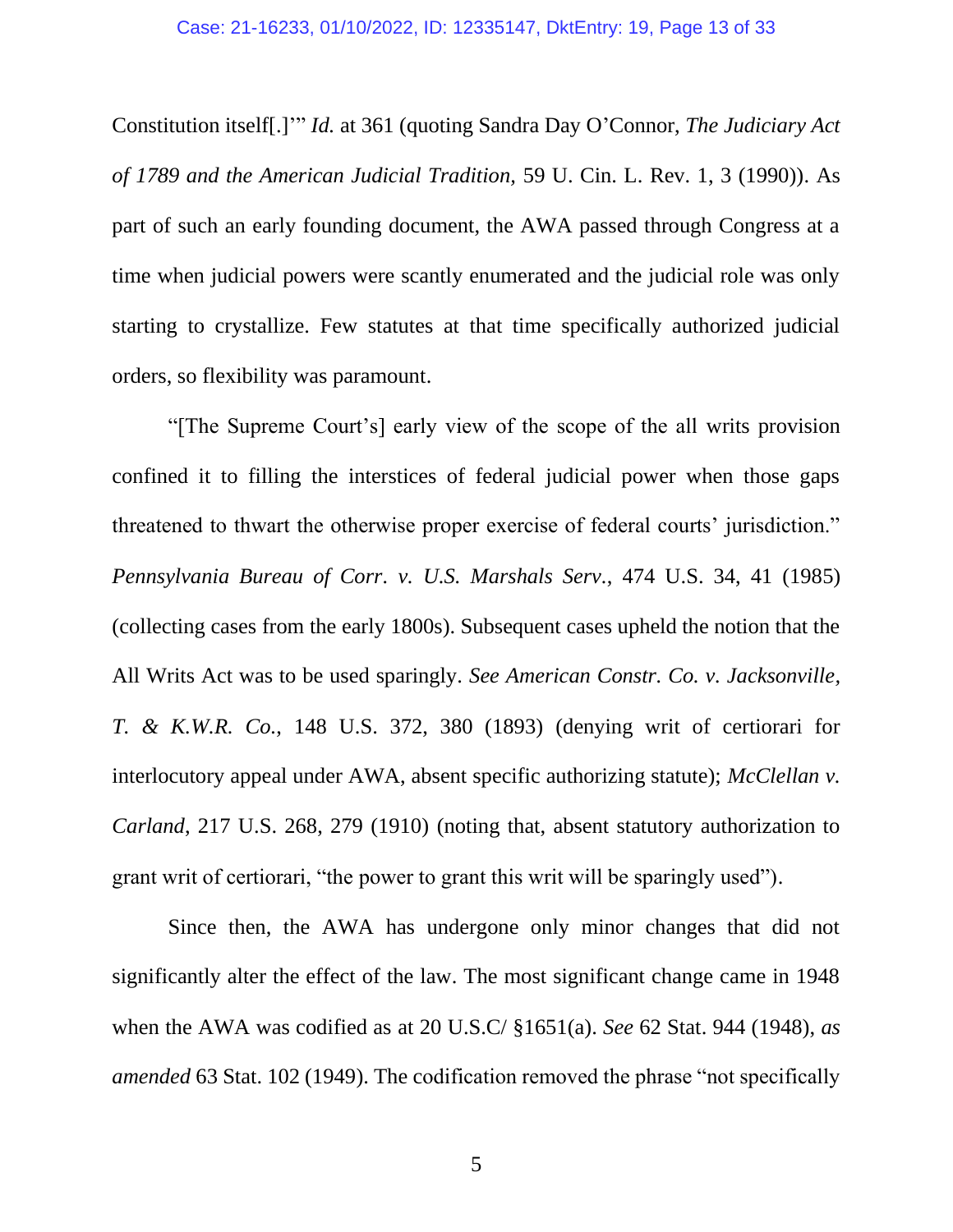#### Case: 21-16233, 01/10/2022, ID: 12335147, DktEntry: 19, Page 14 of 33

provided for by statute" from the original text as it appeared in the Judiciary Act. *Pennsylvania Bureau of Corr.*, 474 U.S. at 41. However, subsequent case law made clear that the Court did not understand these changes as intended to alter the effect of the law. In *Pennsylvania Bureau of Correction v. U.S. Marshals Service*, the Supreme Court assessed the legislative history and concluded that Congress "intended to leave the all writs provision substantially unchanged . . . the 1948 changes in phraseology do not mark a congressional expansion of the powers of federal courts to authorize issuance of any 'appropriate' writ." *Id.* at 42.

Today, courts can invoke the AWA only when three conditions are satisfied: (1) the writ is "in aid of" the issuing court's existing jurisdiction; (2) the writ is "necessary or appropriate" to provide such aid; and (3) its issuance is "agreeable to the usages and principles of law." *In re Apple*, 149 F. Supp. 3d at 350. The Supreme Court has read this language narrowly, holding that the Act "does not enlarge" a particular court's statutory jurisdiction and it can only be applied "in aid of" such existing jurisdiction. *Clinton v. Goldsmith*, 526 U.S. 529, 534–35 (1999). Moreover, the Act is only to be used when it is necessary, rather than simply convenient. *Pennsylvania Bureau of Corr.*, 474 U.S. at 43 ("Although that Act empowers federal courts to fashion extraordinary remedies when the need arises, it does not authorize them to issue ad hoc writs whenever compliance with statutory procedures appears inconvenient or less appropriate."). Lower courts have followed the Supreme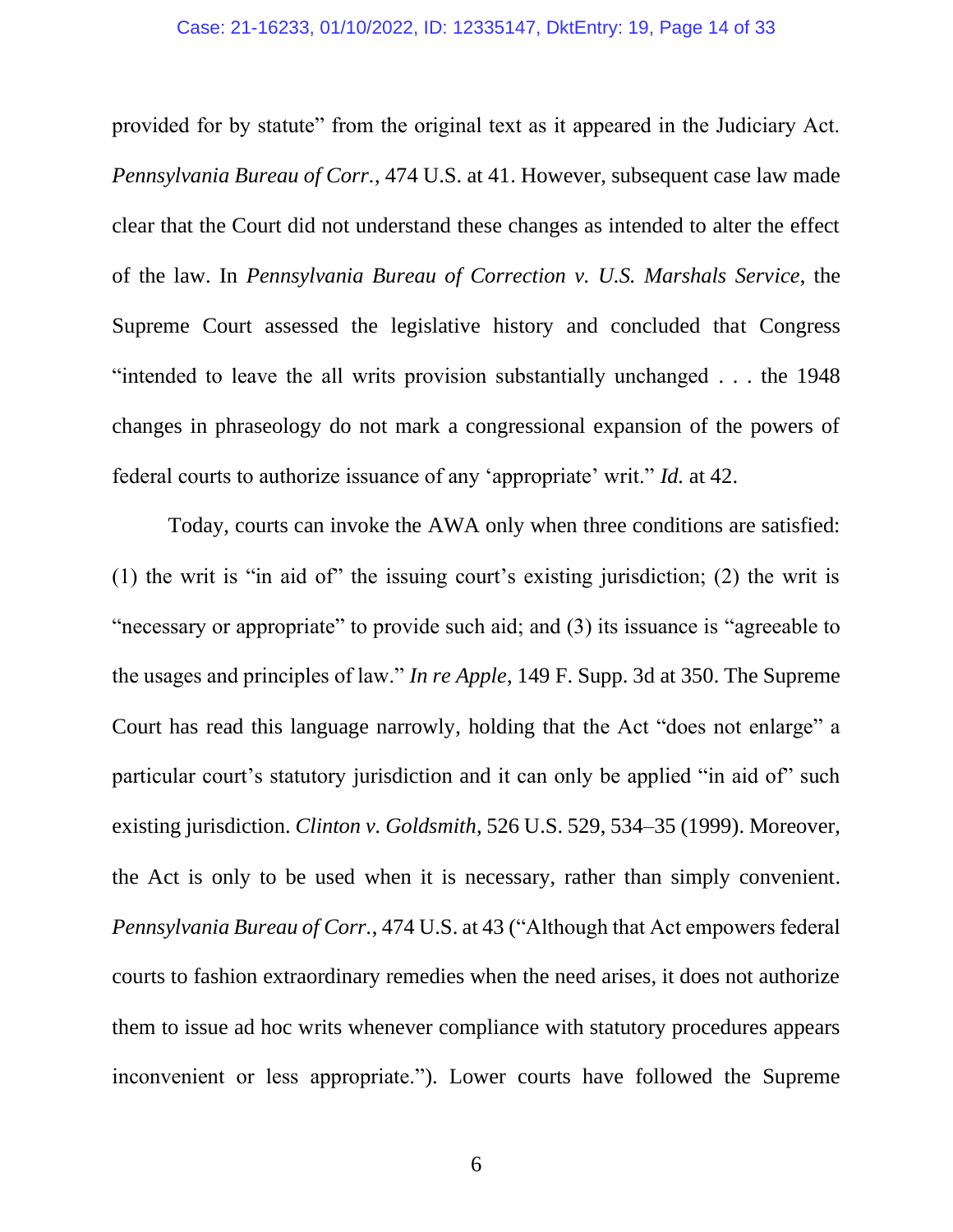Court's guidance, applying the AWA only to fill gaps in statutory authority. *See, e.g.*, *Twyford v. Shoop*, 11 F.4th 518, 523 (6th Cir. 2021); *United States v. Terry*, 758 F. App'x 888, 889 (11th Cir. 2019). From its inception to modern practice, courts have recognized that the AWA must be used carefully, lest it supplant forms of judicial action specifically authorized by Congress. *Pennsylvania Bureau of Corr.*, 474 U.S. at 42–43; *see also Mongelli v. Mongelli*, 849 F. Supp. 215, 220 (S.D.N.Y. 1993) ("[T]he All Writs Act must be invoked only as a last resort—it is not a 'catch-all' statute granting jurisdiction when all else fails.").

# **B. By contrast, modern statutes provide detailed regulations for agencies conducting, and courts authorizing, surveillance.**

The open-ended nature of the AWA distinguishes it from today's surveillance-authorizing statutes. The Wiretap Act, the Stored Communications Act, and the Pen Register Act all represent modern laws granting power judges the power to authorize electronic surveillance. While each of these Acts applies in a distinct set of circumstances, they share a common history: each was motivated by congressional concerns about surveillance overreach. These contemporary authorizing statutes are characterized by detailed frameworks—and even more detailed exceptions—for how and when particular surveillance activities may be authorized. They also contain built-in transparency provisions, including reporting and notice requirements. Most significantly, each of these Acts represents Congress's attempt, at the time of enactment, to strike "a fair balance between the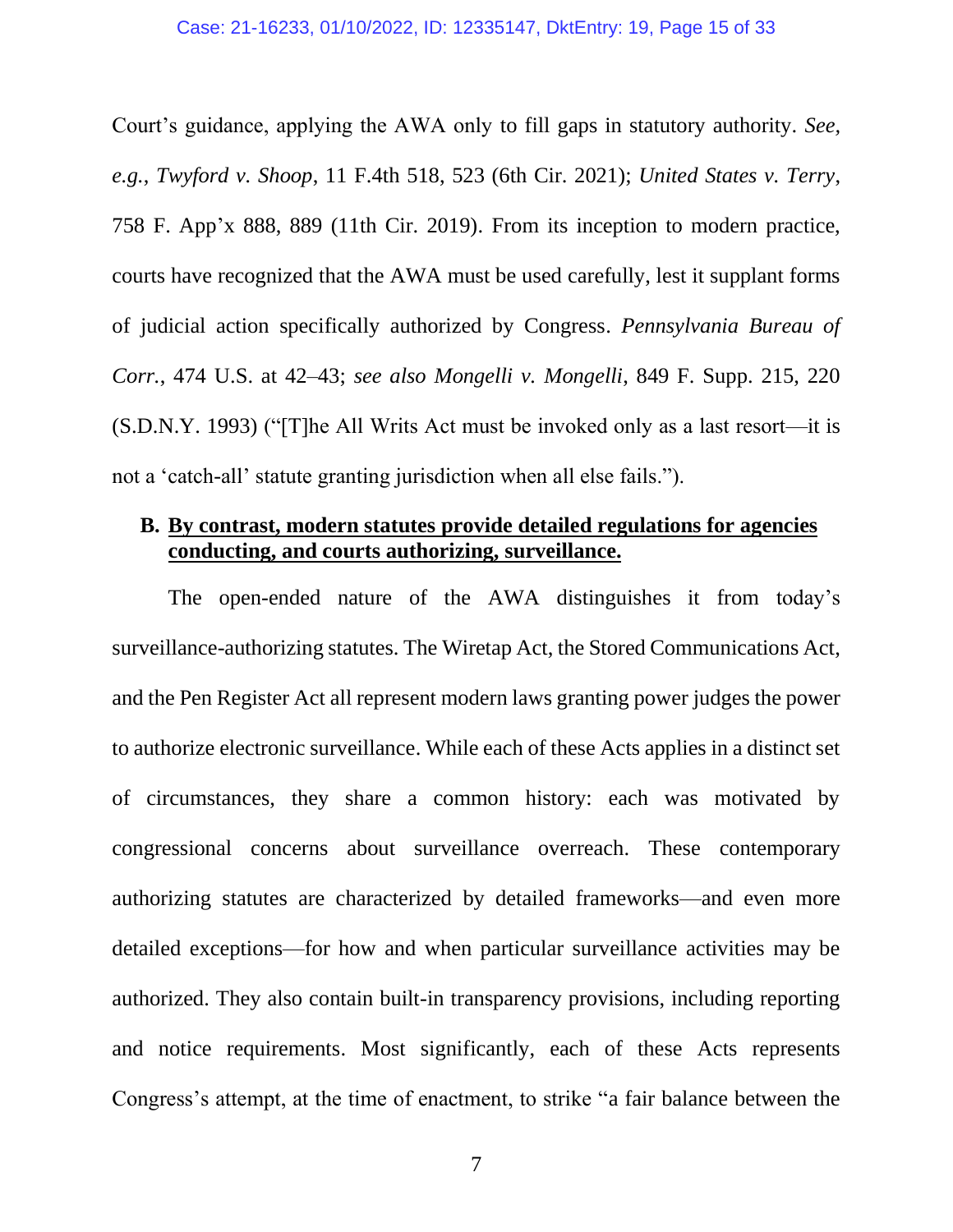#### Case: 21-16233, 01/10/2022, ID: 12335147, DktEntry: 19, Page 16 of 33

privacy expectations of American citizens and the legitimate needs of law enforcement agencies." S. Rep. 99-541, 5 (1986).

The Wiretap Act, 18 U.S.C. §§ 2510–2522, was initially enacted in 1968 as Title III of the Omnibus Crime Control and Safe Streets Act of 1968. Pub. L. 90- 351, 82 Stat. 197 (1968). It had been introduced in July 1967 "in response to congressional investigations and published studies that found extensive wiretapping had been conducted by government agencies and private individuals without the consent of the parties or legal sanction." *Title III of The Omnibus Crime Control and Safe Streets Act of 1968*, Bureau of Justice Assistance, https://bja.ojp.gov/program/it/privacy-civil-liberties/authorities/statutes/1284. After a year of debate and several revisions, Congress passed a version that imposed formidable requirements before one can obtain an order. *Id.* An applicant must show, among other requirements: probable cause to believe that the interception will reveal evidence of a predicate felony offense; proof that normal investigative procedures have been tried and failed, or reasonably appear to be unlikely to succeed; and proof that the surveillance will be conducted in a manner minimizing the interception of unrelated communications. *See* 18 U.S.C. §§ 2516(3)(a-b); 2518(1)(c); 2518(5). Furthermore, Congress placed strict reporting requirements on both courts and federal law enforcement regarding the use of wiretaps. *See* 18 U.S.C. § 2519.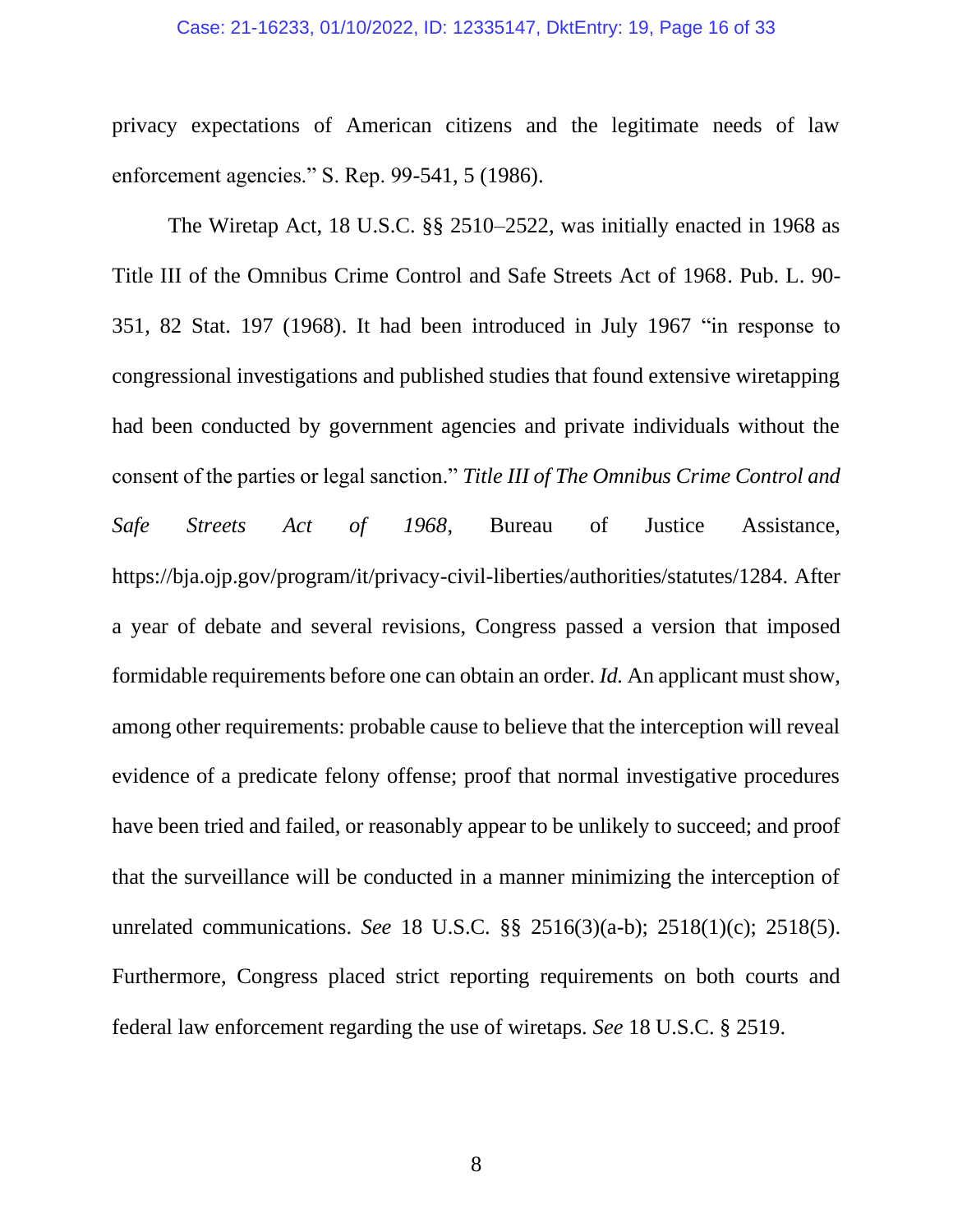Less than twenty years later, Congress addressed unchecked surveillance once again. The Wiretap Act, which "authoriz[ed] Government interception[] under carefully subscribed circumstances," was already "hopelessly out of date." S. Rep. 99-541, 2 (1986). With new surveillance capabilities such as "radio scanners[,] cellular telephone interception[,] tracking devices[,] pen registers[,] and electronic mail interceptions" available, Congress foresaw that, without a clear governing law, "'there is no presumption that the government will strike an appropriate balance between disclosure and confidentiality.'" H. Rep. 99-647, 18-19 (1986) (quoting Richard Posner, *Privacy in the Supreme Court*, 1979 Sup. Ct. L. Rev. 173, 176 (1979)). In response, Congress passed the Electronic Communications Privacy Act of 1986 ("ECPA"). Title I of the ECPA updated the Wiretap Act to cover electronic as well as wire and oral communications, bringing a host of new technologies under the strict authorization and reporting requirements of that Act. *See* Pub. L. 99–508, 100 Stat. 1848 (1986). Titles II and III created new statutory schemes to cover other novel forms of surveillance.

Title II of the ECPA, known as the Stored Communications Act, 18 U.S.C. §§ 2701-2712 ("SCA"), creates a detailed system of statutory privacy rights for customers and subscribers of network service providers. The SCA was "born from congressional recognition that neither existing federal statutes nor the Fourth Amendment protected against potential intrusions on individual privacy arising from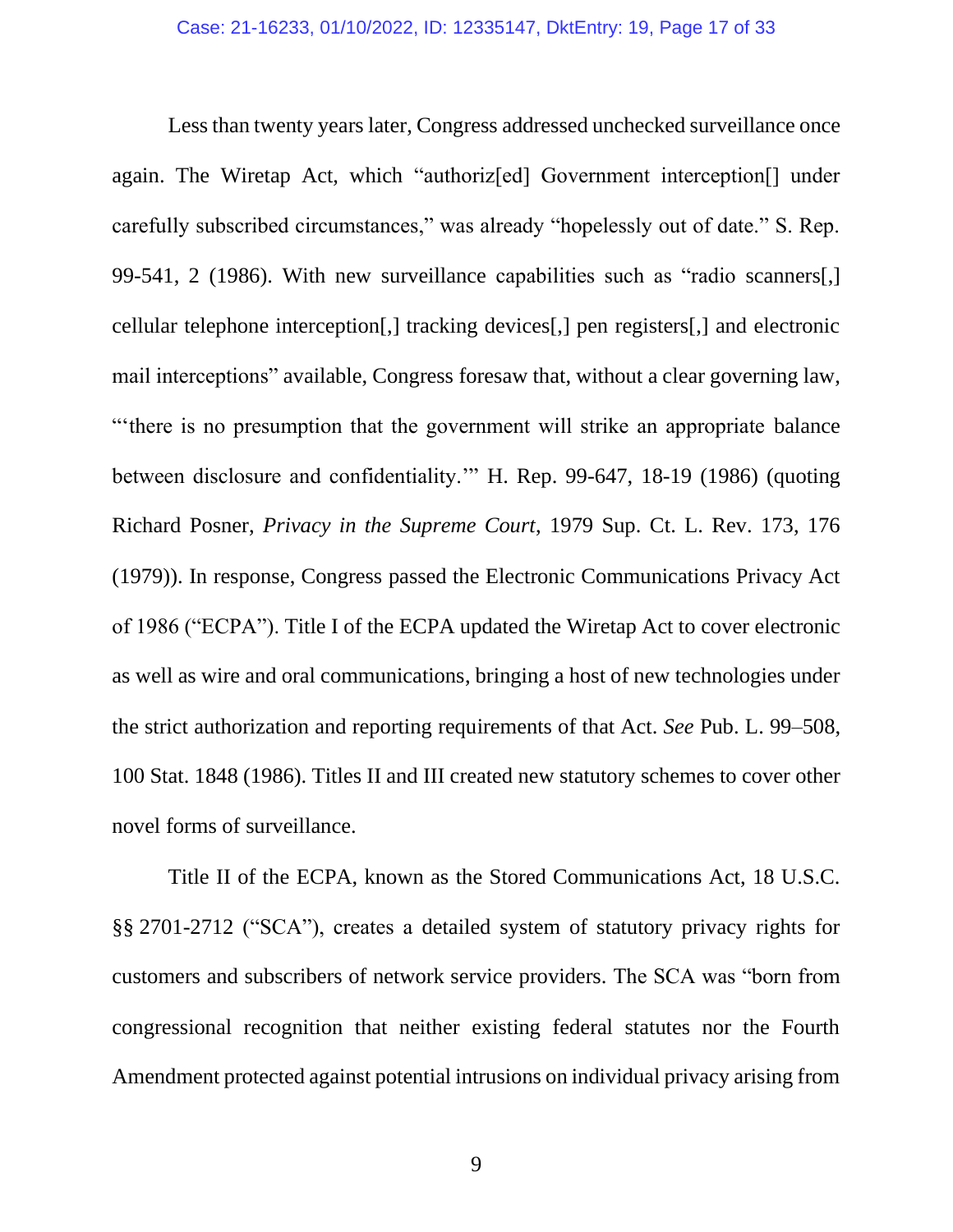illicit access to 'stored communications in remote computing operations and large data banks that stored e-mails.'" *In re Search Warrant No. 16-960-M-1*, 275 F. Supp. 3d 605, 609 (E.D. Pa. 2017) (quoting *In re Google Inc. Cookie Placement Consumer Privacy Litig.*, 806 F.3d 125, 145 (3d Cir. 2015)). The three main provisions of the SCA are § 2701, which prohibits unlawful access to stored wired and electronic communications; § 2702, which allows service providers to voluntarily disclose customer communications and records; and § 2703, which established procedures for law enforcement to compel the disclosure of stored communications. H. Marshall Jarrett et al., U.S. Dep't of Just., Off. of Legal Educ., *Searching and Seizing Computers and Obtaining Electronic Evidence in Criminal Investigations* 115 (2009), *available at* https://www.justice.gov/file/442111/download. Section 2703 in particular reflects Congress's attempts to ensure more invasive forms of surveillance would be subject to greater procedural safeguards. *Id.* at 116 ("Some information can be obtained from providers with a subpoena; other information requires a special court order; and still other information requires a search warrant. In addition, some types of legal process require notice to the subscriber, while other types do not."). To the extent that the SCA allows non-warrant court orders, it spells out in detail the legal standard and the provider's right to move to quash. *See* 18 U.S.C. § 2703(d).

Lastly, Title III of the ECPA, the Pen Register Act, 18 U.S.C. §§ 3121–3127, requires the government to obtain a court order before using a pen register (a device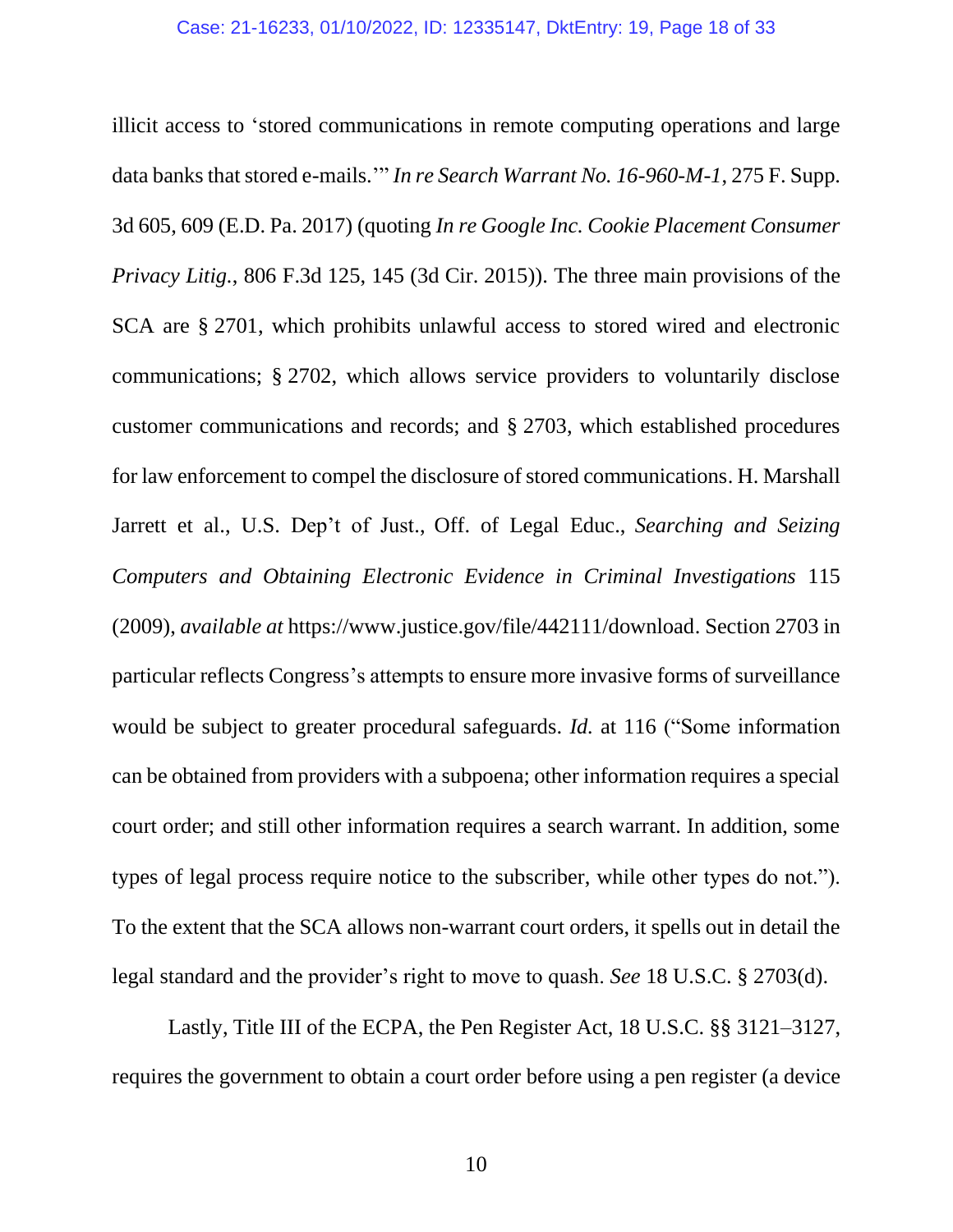that captures numbers and information about outgoing calls) or a trap and trace (a device that captures numbers and information of incoming calls) on a phone line. *Electronic Communications Privacy Act of 1986*, Bureau of Justice Assistance, https://bja.ojp.gov/program/it/privacy-civil-liberties/authorities/statutes/1285. Like the Wiretap Act and the Stored Communications Act, the Pen Register Act sets out a legal standard: the applicant must show that the information likely to be obtained under such an order is relevant to an ongoing criminal investigation being conducted by the applicant's agency. *See* 18 U.S.C. § 3122(b)(2). The Pen Register Act also includes several transparency provisions. Law enforcement agencies must keep detailed records when they install pen register and trap and trace devices, *id.* § 3123(a)(3), and the Attorney General must report to Congress the number of pen register and trap and trace orders applied for each year, *id.* § 3126.

## **II. Transparency around use of the All Writs Act for surveillance is necessary to support judicial, congressional, and public accountability.**

As described above, the Wiretap Act, Stored Communications Act, and Pen Register Act have the characteristics of modern surveillance-authorizing statutes: they were enacted in response to specific law enforcement practices; they set out specific procedures and legal standards for agencies and courts alike; and they provide some degree of transparency. While the aforementioned Acts are not perfect, they are a far cry from the All Writs Act. The AWA lacks both *ex ante* procedural guidelines and *ex post* disclosure requirements, making it less tailored and more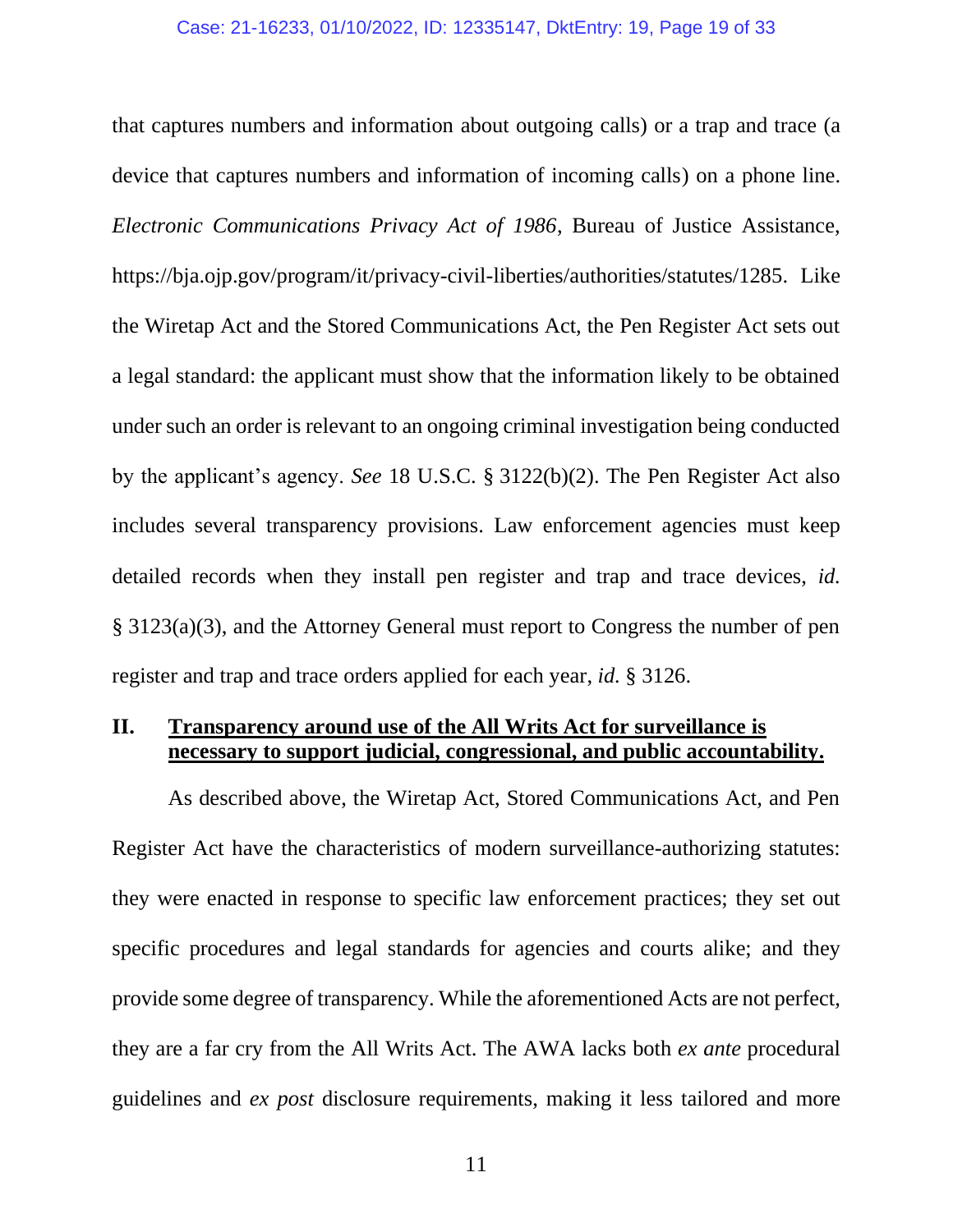opaque than modern surveillance statutes. Given this, the First Amendment and common law rights of access are essential to protect the ability of courts, Congress, and—most importantly—the American public to shape the law.

# **A. Transparency keeps the courts accountable to the public and to each other.**

The Ninth Circuit has recognized that the presumption of access to judicial records is "based on the need for federal courts, although independent—indeed, particularly because they are independent—to have a measure of accountability and for the public to have confidence in the administration of justice." *Ctr. for Auto Safety v. Chrysler Group, LLC*, 809 F.3d 1092, 1096 (9th Cir. 2016) (quoting *United States v. Amodeo* (*Amodeo II*), 71 F.3d 1044, 1048 (2d Cir. 1995)); *see also Valley Broad. Co. v. U.S. Dist. Court for Dist. of Nevada,* 798 F.2d 1289, 1294 (9th Cir. 1986) (recognizing the importance of "promoting the public's understanding of the judicial process and of significant public events"). Both concepts—accountability and confidence—are of heightened importance where, as here, courts are operating without the strictures of a detailed legislative scheme.

Greater judicial transparency promotes public perspectives on and criticism of the judiciary, holding courts accountable. The Supreme Court has established that "[t]he operations of the courts and the judicial conduct of judges are matters of utmost public concern." *Landmark Comm. v. Virginia,* 435 U.S. 829, 839 (1978). The public interest in promoting judicial transparency connects to long-established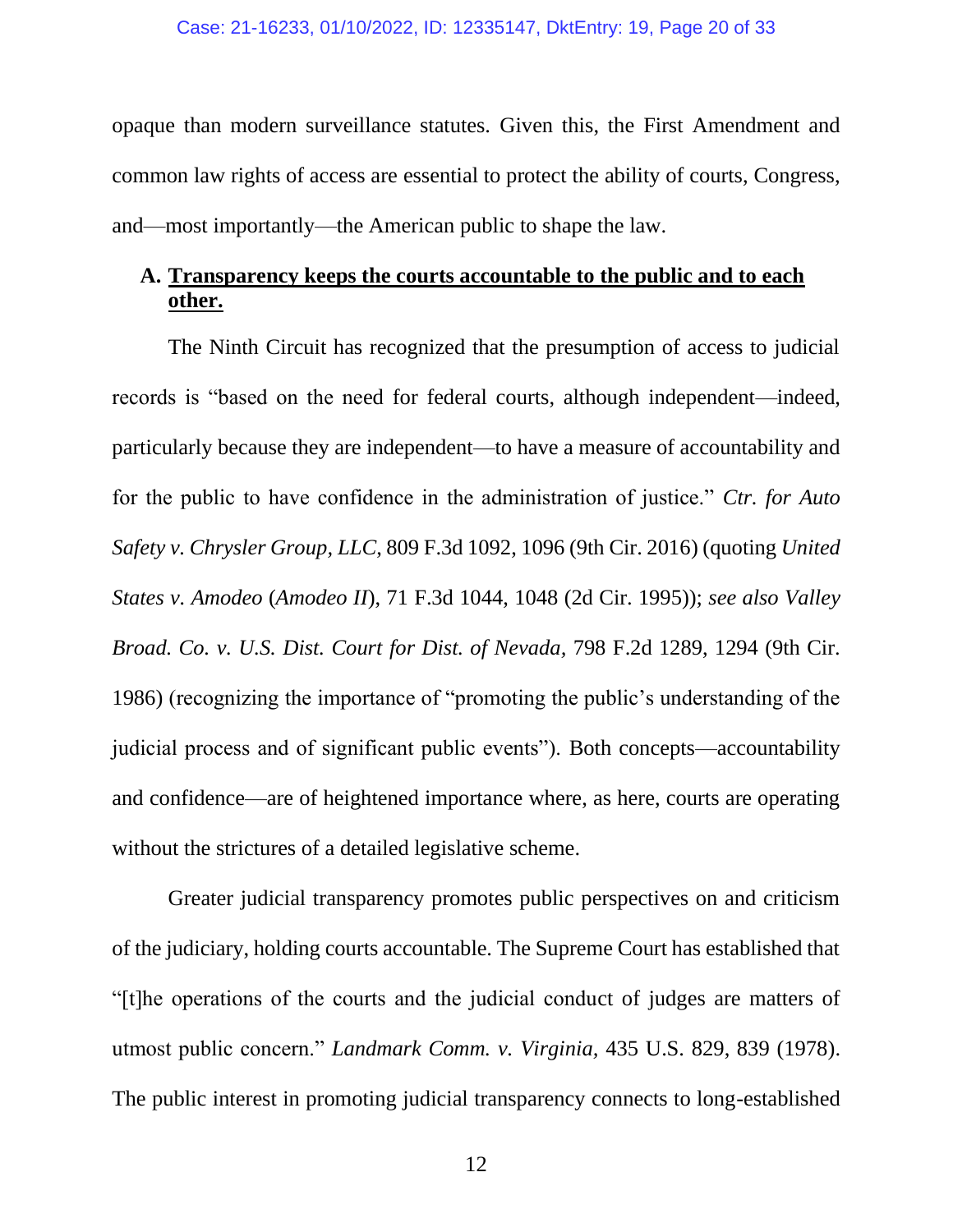public access rights, which "reflect[] the antipathy of a democratic country to the notion of 'secret law,' inaccessible to those who are governed by that law." *In re Leopold to Unseal Certain Elec. Surveillance Applications and Orders*, 964 F.3d 1121, 1127 (D.C. Cir. 2020) (internal citations omitted). Greater transparency, therefore, helps restore democratic accountability in overseeing the judicial branch. As the Second Circuit wrote in a widely-cited case on the issue,

Federal courts exercise powers under Article III that impact upon virtually all citizens, but judges, once nominated and confirmed, serve for life unless impeached through a process that is politically and practically inconvenient to invoke. Although courts have a number of internal checks, such as appellate review by multi-judge tribunals, professional and public monitoring is an essential feature of democratic control. Monitoring both provides judges with critical views of their

work and deters arbitrary judicial behavior.

*U.S. v. Amodeo*, 71 F.3d 1044, 1048 (2d Cir. 1995). The very perception by courts that the public can observe their activities reflects accountability at work. *Leucadia, Inc. v. Applied Extrusion Techs., Inc.,* 998 F.2d 157, 161 (3d Cir. 1993) ("As with other branches of government, the bright light cast upon the judicial process by public observation diminishes the possibilities for injustice, incompetence, perjury, and fraud.")*.* As such, transparency both wards off potential misconduct and promotes future remedies.

Transparency also increases confidence in judicial administration by demonstrating that justice is administered fairly. Absent the ability to monitor the judicial branch, the public "could have no confidence in the conscientiousness,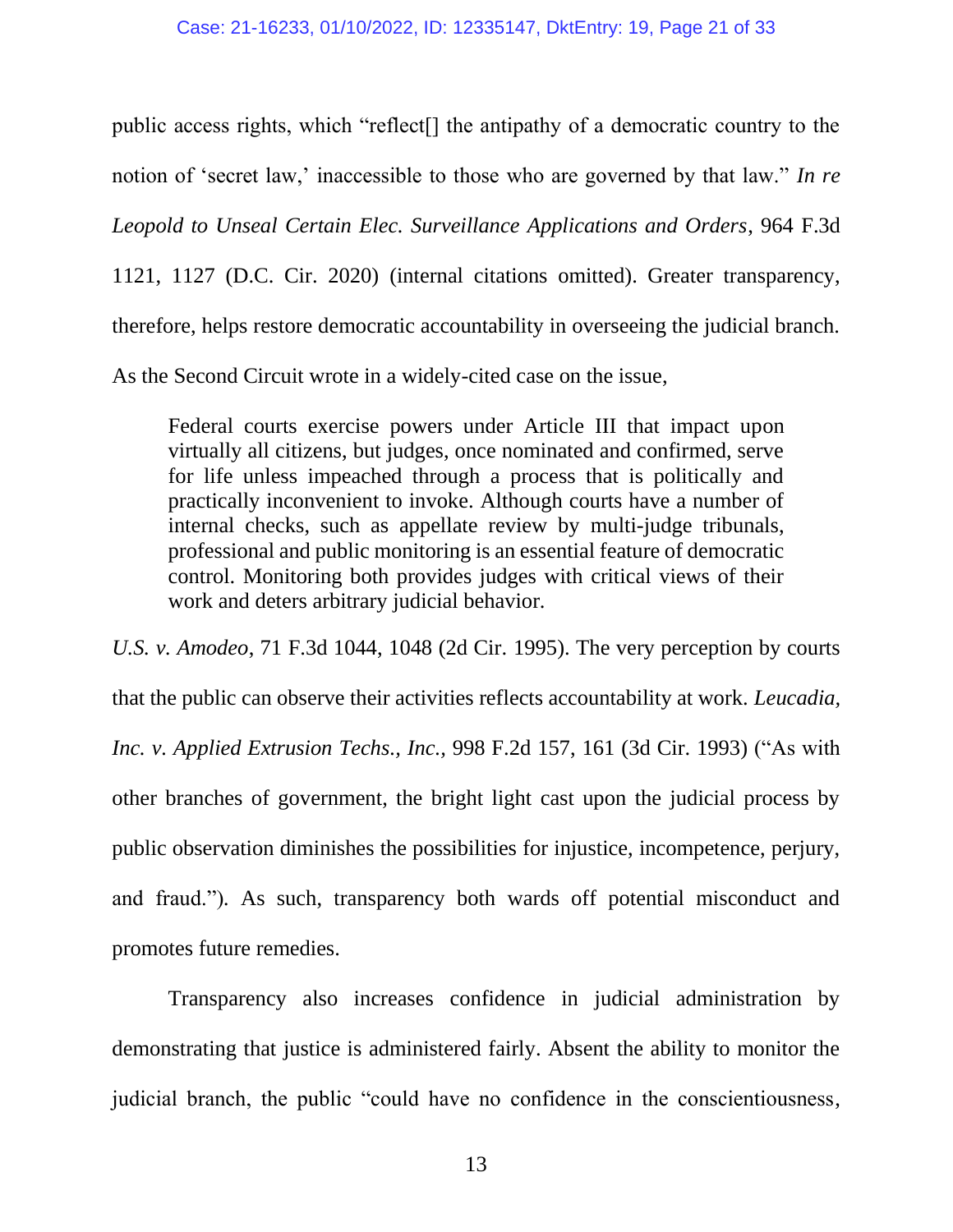reasonableness, or honesty of judicial proceedings." *Amodeo*, 71 F.3d at 1048. The reverse is also true—more transparency leads to more confidence and trust in the judicial branch. As circuit courts have widely recognized, a greater public view into the judiciary helps promote public understanding of, respect for, and belief in the fairness of, the judiciary as an institution. *See Leucadia,* 998 F.2d at 161; *Matter of Cont'l Illinois Securities Litig.*, 732 F.2d 1302, 1308 (7th Cir. 1984) (recognizing the "public's right to monitor the functioning of our courts, thereby insuring quality, honesty and respect for our legal system"); *Romero v. Drummond Co., Inc.*, 480 F.3d 1234, 1245 (11th Cir. 2007) ("The common-law right of access to judicial proceedings, an essential component of our system of justice, is instrumental in securing the integrity of the process" (internal quotations omitted)). However, greater transparency is a prerequisite to promoting these interests: "Americans cannot keep a watchful eye, either in capitols or in courthouses, if they are wearing blindfolds." *Binh Hoa Le v. Exeter Fin. Corp.*, 990 F.3d 410, 417 (5th Cir. 2021). Transparency is critical to effectuating the goals the judiciary serves. *In re Bair Hugger Forced Air Warming Devices Products Liab. Litig.*, 9 F.4th 768, 791 (8th Cir. 2021) ("Interests served by the common-law right include bolstering public confidence in the judicial system by allowing citizens to evaluate the reasonableness and fairness of judicial proceedings, allowing the public to keep a watchful eye on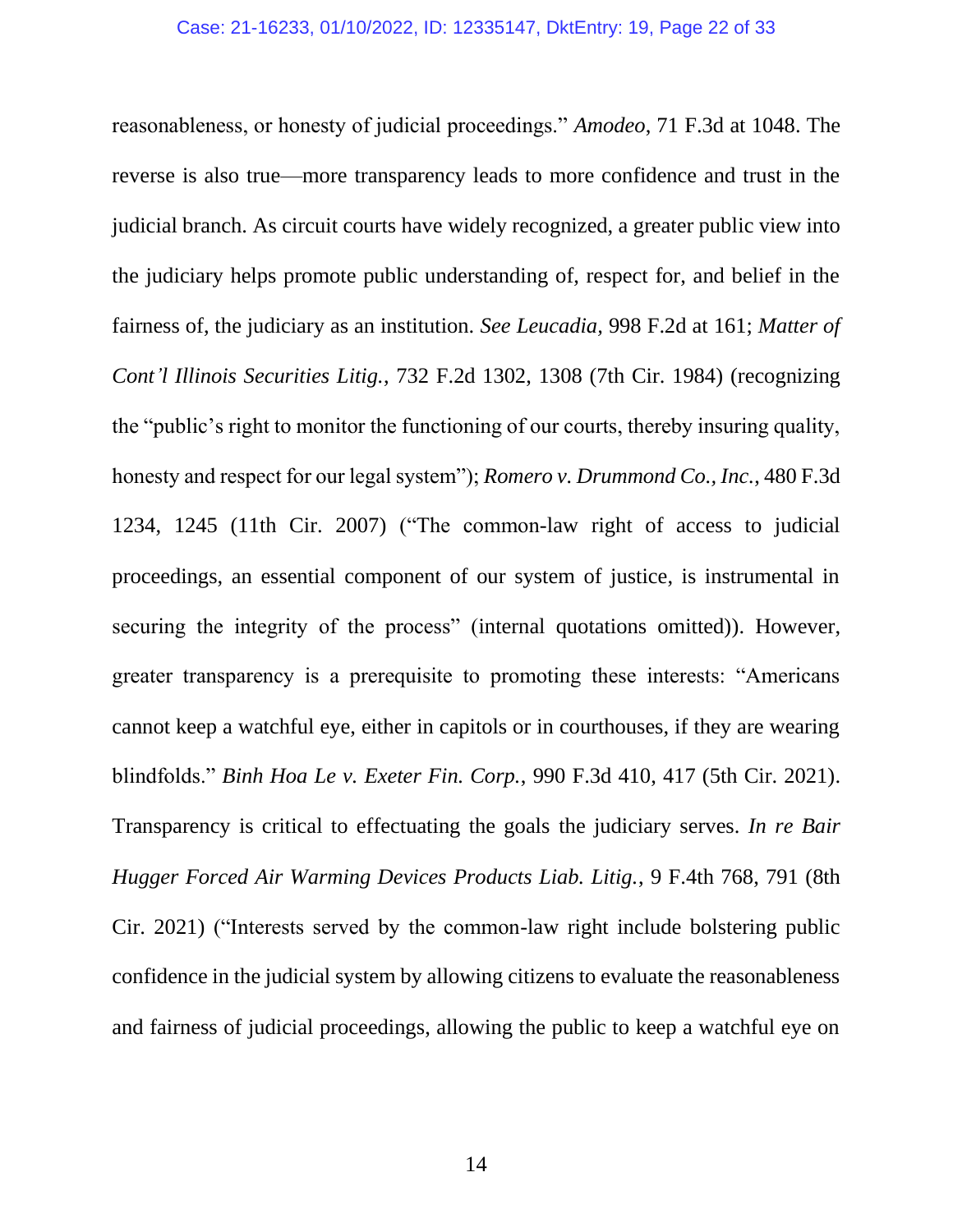#### Case: 21-16233, 01/10/2022, ID: 12335147, DktEntry: 19, Page 23 of 33

the workings of public agencies, and providing a measure of accountability to the public at large  $\dots$ .").

Transparency also keeps judges informed about decisions reached by other courts. The Ninth Circuit has stated its interest in following language that promotes consistency between its decisions and those of other circuits. *Ctr. for Auto Safety*, 809 F.3d at 1102 ("We choose to follow language in our case law that makes sense and is consistent with our fellow circuits."). However, without an awareness of the contents of sealed AWA orders, courts at the district court and circuit court levels lack critical information to consider in their decision-making. Transparency is a prerequisite for consistency in courts' judicial processes and decisions, particularly when the governing statute—in this case, the AWA—grants little in the way of procedural safeguards.

# **B. Transparency is necessary for Congress to effectively respond to surveillance overreach.**

Courts are not the only branch of government tasked with checking executive power. When courts have been unwilling or unable to contain surveillance overreach, Congress has historically responded with limitations and safeguards. However, this dynamic does not operate in a vacuum. Many existing laws, including the Wiretap Act and the ECPA, were motivated by public concern about oversurveillance, often as expressed through news reporting. Without public access to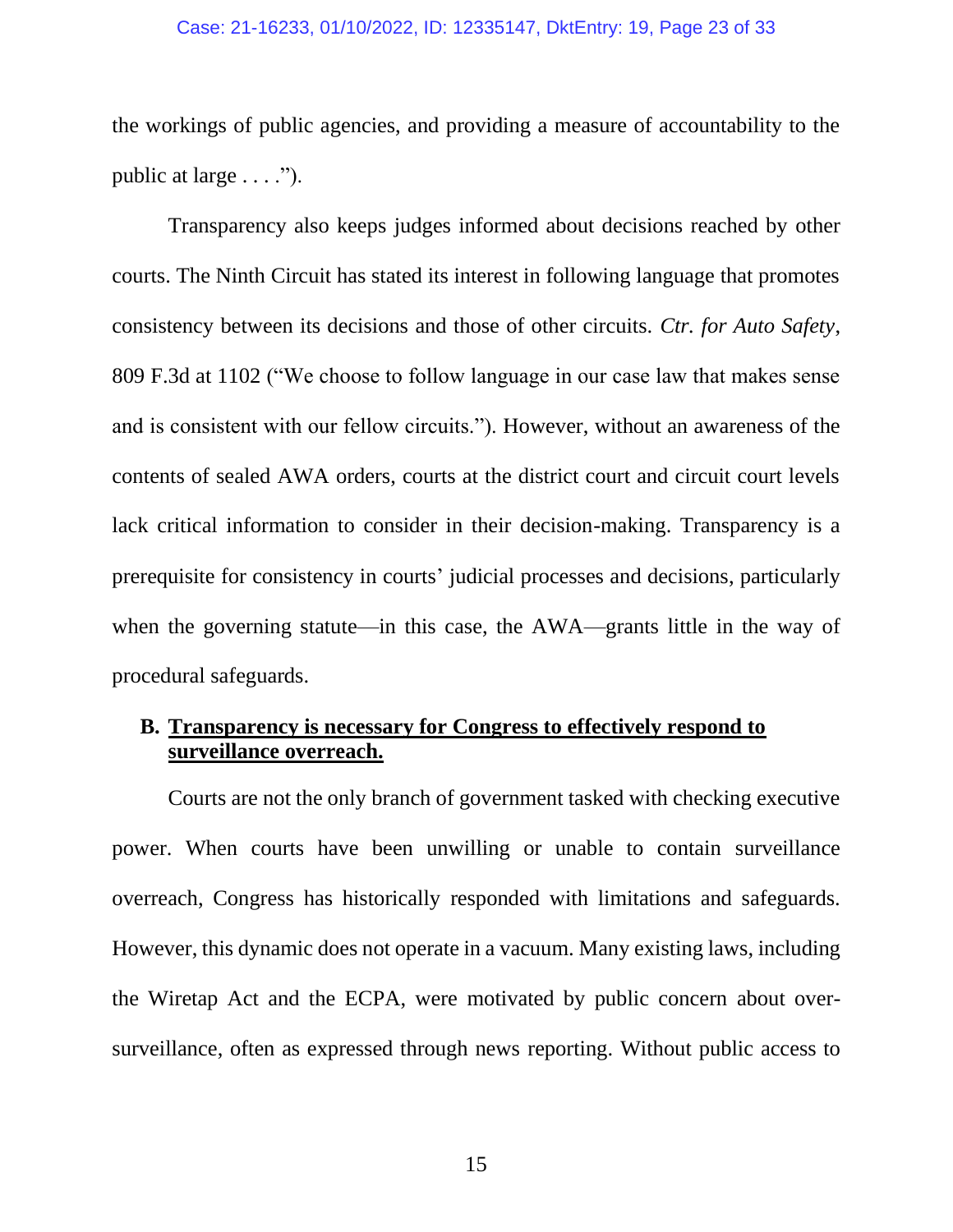#### Case: 21-16233, 01/10/2022, ID: 12335147, DktEntry: 19, Page 24 of 33

information about modern surveillance methods, Congress will be less effective in developing meaningful legislation.

The evolution of wiretapping law is a prime example of the dynamic between the courts, Congress, and the public. By the early 1900s, media outlets were reporting on public opposition to the practice of unlimited, unsupervised wiretapping. *See* Meyer Berger, *Tapping the Wires*, The New Yorker (June 11, 1938) (describing the "uproar when people got wind of the prevalence of wiretapping," leading to investigations in 1916). But when the issue came before the Supreme Court, it held that wiretapping did not violate the Fourth Amendment, giving police the green light to continue unauthorized eavesdropping. *Olmstead v. United States*, 277 U.S. 438, 466 (1928). Six years later, Congress passed the Communications Act of 1934, which the Supreme Court read to make wiretap evidence inadmissible in federal court. *See Nardone v. United States*, 302 U.S. 379, 383 (1937) (noting that "controversy has raged with respect to the morality of the practice of wire-tapping by officers to obtain evidence"). However, federal agencies continued to use wiretaps internally, including for investigations into so-called "subversive activities." Jennifer S. Granick et. al., *Mission Creep and Wiretap Act "Super Warrants": A Cautionary Tale*, 52 Loy. L.A. L. Rev. 431, 436 (2019). This led to another round of public backlash. *Id.* at 437–39. Congress, recognizing the need to "protect . . . the privacy of wire and oral communication [and] the integrity of court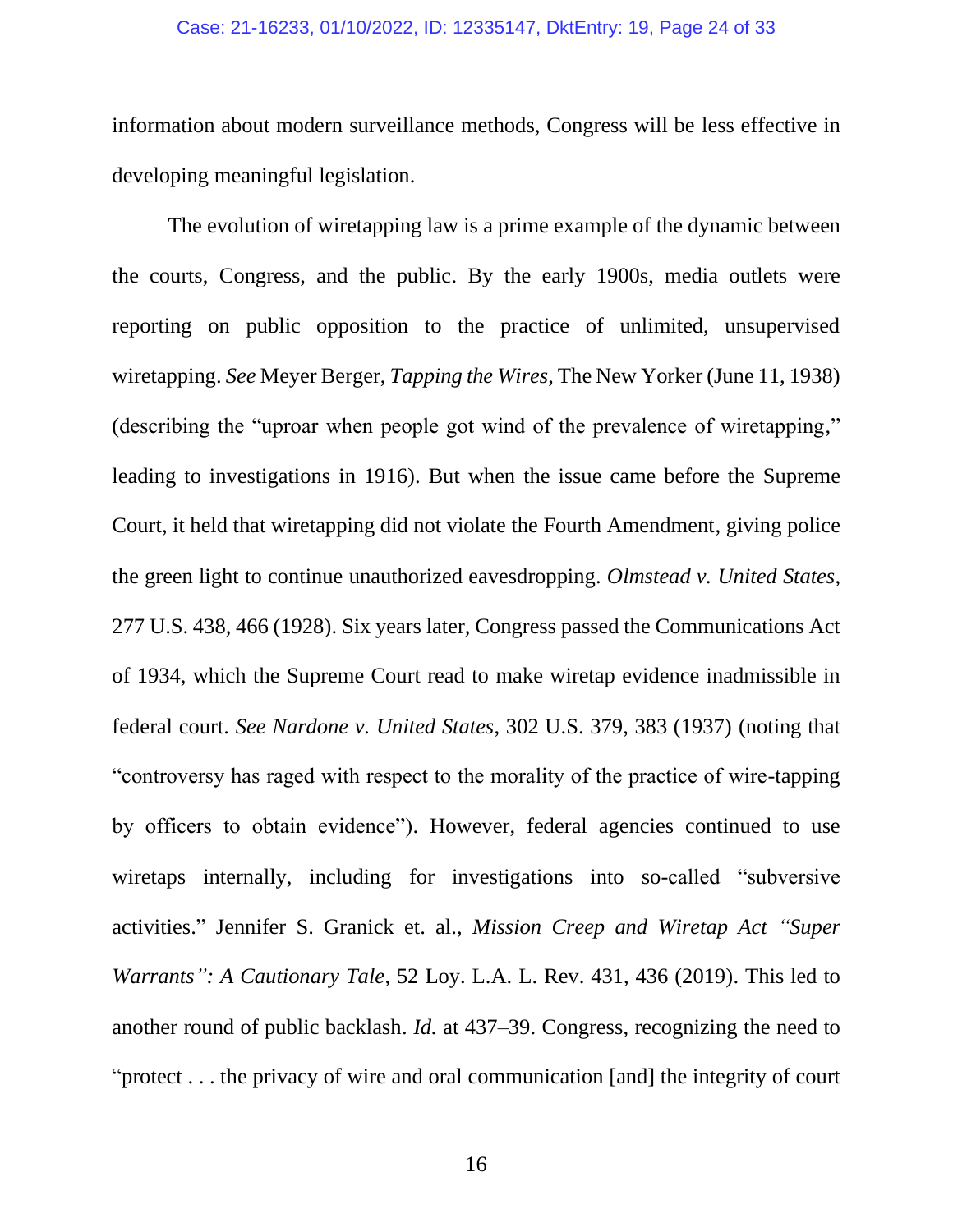#### Case: 21-16233, 01/10/2022, ID: 12335147, DktEntry: 19, Page 25 of 33

and administrative proceedings," passed the Wiretap Act. Pub. L. 90–351, 82 Stat. 197, § 801 (1968).

A similar back-and-forth occurred in the lead up to the ECPA. In 1977, the Supreme Court held that law enforcement could obtain an order under the All Writs Act compelling a telephone company to install a pen register, even though there was no legislative basis for such an action. *United States v. New York Tel. Co.*, 434 U.S. 159, 177 (1977). A few years later, Congress held extensive hearings in which academics, authors, reporters, and civil rights lawyers spoke to the dangers of a national security state. *See generally 1984: Civil Liberties and the National Security State*, Hearings Before the Subcomm. on Courts, Civil Liberties, and the Administration of Justice of the Comm. on the Judiciary, 98th Cong. 1 (1984). At the same time, public concern over electronic surveillance was growing. *See Electronic Communications Privacy Act*, Hearings Before the Subcomm. on Courts, Civil Liberties, and the Administration of Justice of the Comm. on the Judiciary, 99th Cong. 1–2 (1986) ( "Virtually every day the press reports on the unauthorized interception of electronic communications[.]"). Once again, the combination of law enforcement overreach, judicial inaction, and public outcry led to legislative reform—this time in the form of the SCA and the Pen Register Act in 1986. *See supra* § I.B. If no one had ever known that courts were authorizing pen registers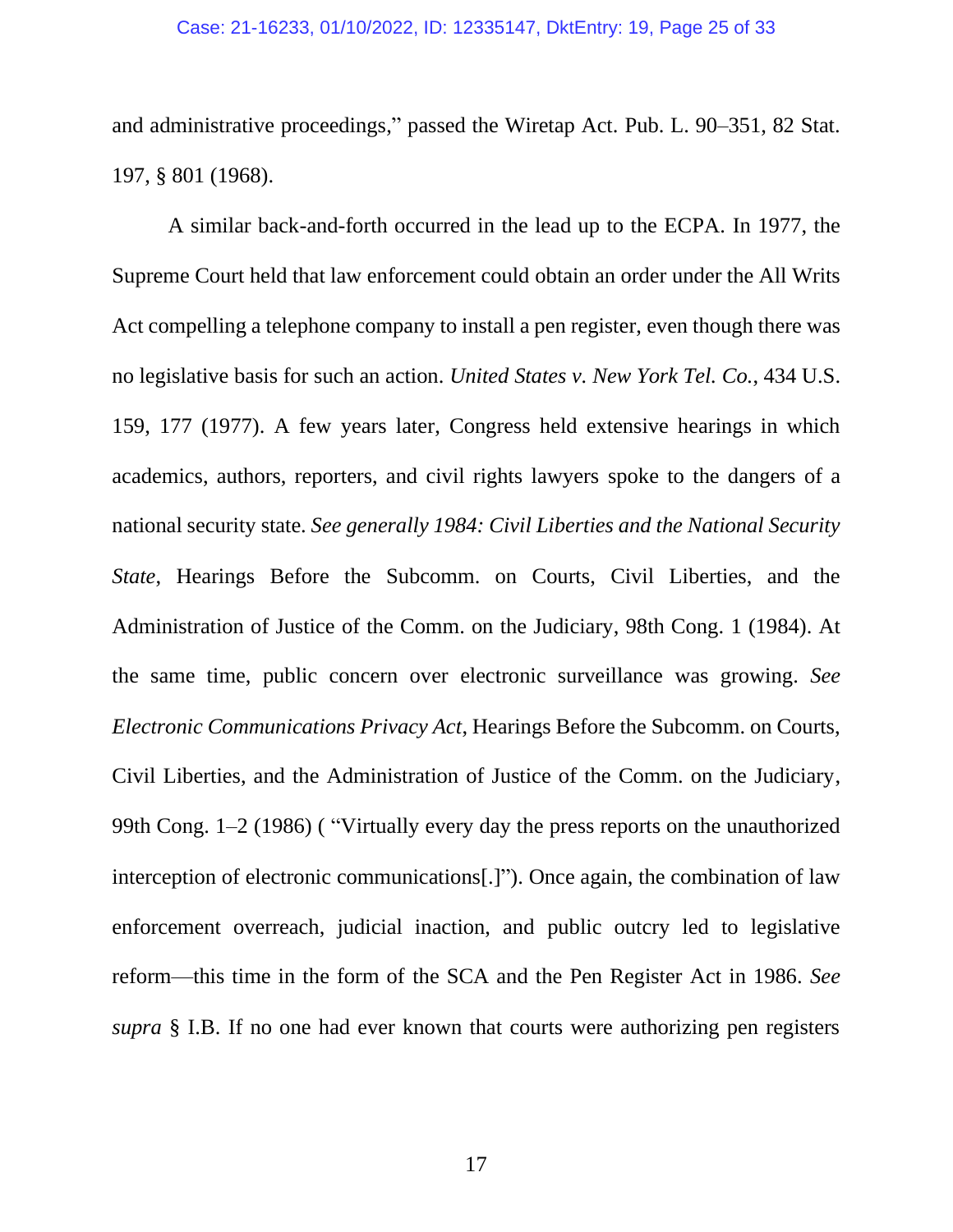#### Case: 21-16233, 01/10/2022, ID: 12335147, DktEntry: 19, Page 26 of 33

under the AWA, it is unlikely that Congress would have held hearings, let along passed legislation.

Today, law enforcement relies on the AWA to conduct extraordinary forms of surveillance, including enlisting the aid of private actors. *See, e.g.*, *U.S. v. Blake*, 868 F.3d 960, 866 (11th Cir. 2017) (upholding AWA order compelling Apple to assist FBI in unlocking encrypted iPad); *Matter of U.S.*, 256 F. Supp. 3d 246, 252 (E.D.N.Y. 2017) (denying AWA order compelling provider to intercept cellphone communications); *In re Application of U.S. for an Ord. Directing X to Provide Access to Videotapes*, No. 03-89, 2003 WL 22053105, at \*3 (D. Md. Aug. 22, 2003) (authorizing AWA order compelling apartment complex to produce security footage). While the full scope of these requests remains unknown, independent investigations suggest they are far from uncommon. *See* Eliza Sweren-Becker, *This Map Shows How the Apple-FBI Fight Was About Much More Than One Phone*, ACLU (March 30, 2016), https://www.aclu.org/blog/privacy-technology/internetprivacy/map-shows-how-apple-fbi-fight-was-about-much-more-one-phone (reporting on more than 70 decryption orders under the AWA between 2008 and 2016). All of this suggests that, like wiretaps in the 1960s and electronic surveillance in the 1980s, AWA technical assistance orders are ripe for reform, or at the very least public debate. However, the interplay of public pressure and congressional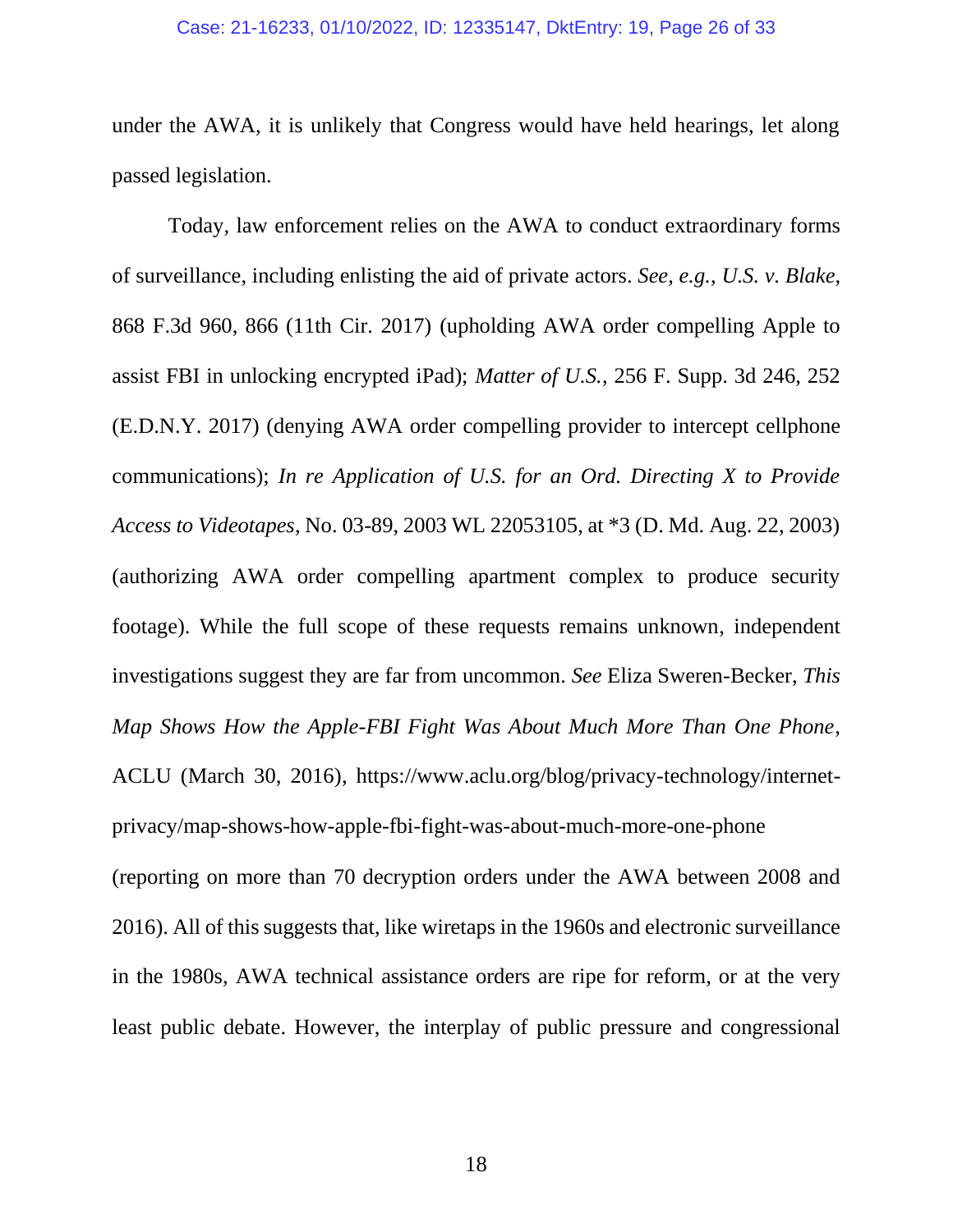concern that played out in the past cannot occur if the government is permitted to keep AWA orders like the ones at issue in this case secret.

# **C. Transparency allows the public to mount challenges to potentially unlawful forms of surveillance.**

While federal legislation has been an important element in checking surveillance overreach, it has rarely been sufficient. When Congress has been unable or unwilling to provide adequate protection, the public has stepped in to take reform into its own hands, either in a court of law or the court of public opinion. However, for the people to object to their government's actions, they must first know that those actions are taking place. If AWA orders like the ones at issue in this case remain sealed, then systems of public accountability break down.

"Public accountability consists of two components: the explanation and justification of agencies' activities to the public; and an accompanying mechanism for public sanctions." Jennifer Shkabatur, *Transparency With(out) Accountability: Open Government in the United States*, 31 Yale L. & Pol'y Rev. 79, 82 (2012). Sanctions may take many forms, from criticism to electoral consequences. In the realm of government surveillance, lawsuits are an impactful enforcement mechanism. For example, lawsuits have been essential in filling gaps in the SCA. Much as the Wiretap Act failed to keep pace with developments in electronic communication, the SCA has failed to keep pace with cloud computing, cellular networks, and other technologies that are now commonplace. *See* Daniel J. Solove,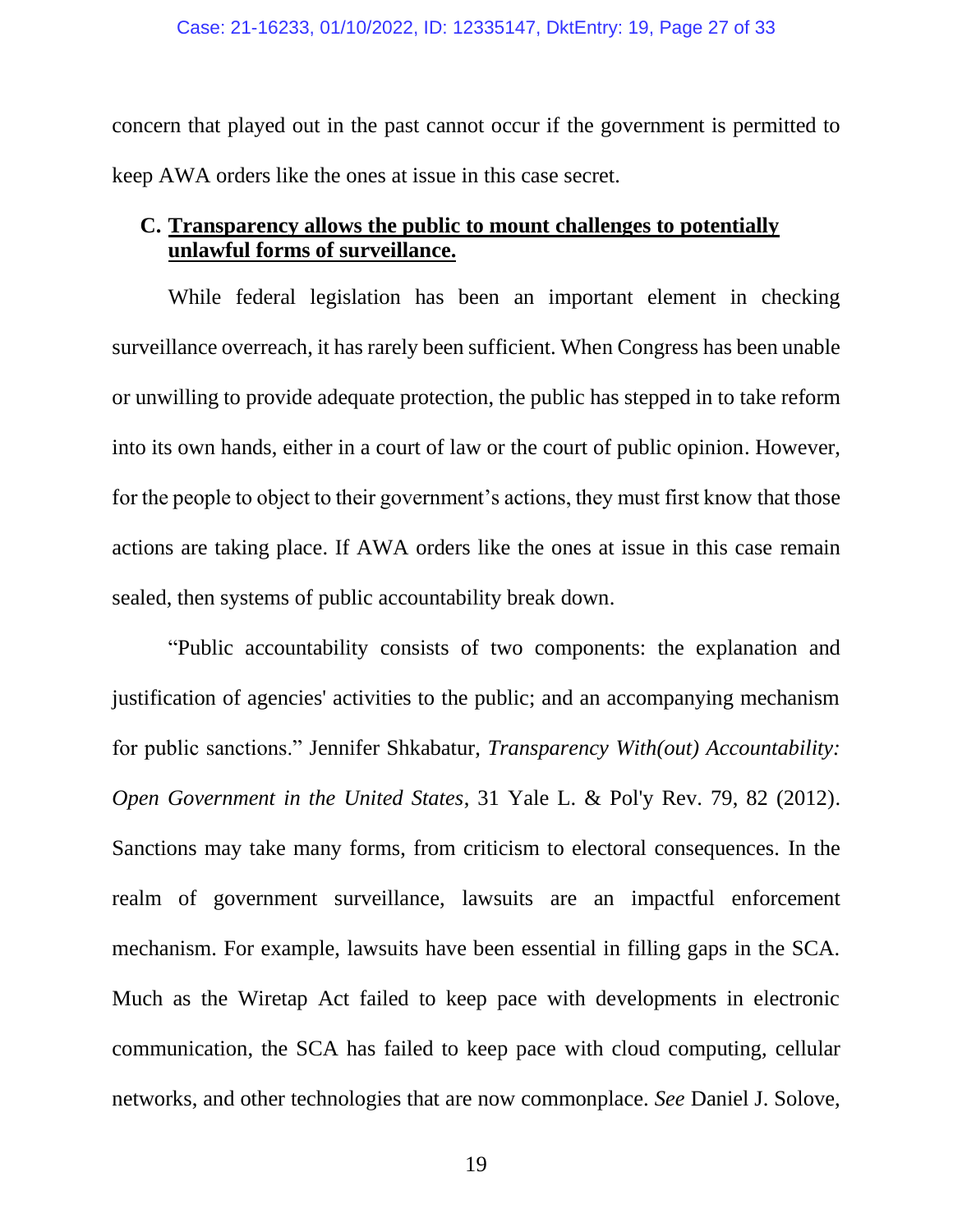#### Case: 21-16233, 01/10/2022, ID: 12335147, DktEntry: 19, Page 28 of 33

*Reconstructing Electronic Surveillance Law*, 72 Geo. Wash. L. Rev. 1264, 1292 (2004). However, individual litigants and civil society have been able to plug at least some of these holes. *See, e.g.*, *Carpenter v. United States*. 138 S. Ct. 2206, 2209 (2018) (holding that warrantless access to cell phone location data under the SCA violated the Fourth Amendment); *United States v. Warshak*, 631 F.3d 266, 285-86 (6th Cir. 2010) (holding that warrantless access to emails under the SCA violated the Fourth Amendment).

In other circumstances, sanctions have taken the form of media exposure. In 2016, the federal government obtained an AWA order compelling Apple to decrypt an iPhone in the wake of a mass shooting. *See* Eric Lichtblau and Katie Benner, *Apple Fights Order to Unlock San Bernardino Gunman's iPhone*, New York Times (Feb. 17, 2016), https://www.nytimes.com/2016/02/18/technology/apple-timothycook-fbi-san-bernardino.html. The case garnered significant public attention, bringing the little-known 1789 Act into the spotlight and fueling debate about the role of both the government and corporations in personal privacy. *See* Laura Sydell, *Can A 1789 Law Apply to an iPhone?*, NPR (Feb. 19, 2016), https://www.npr.org/ sections/alltechconsidered/2016/02/19/467299024/can-a-1789-law-apply-to-aniphone; Dan Froomkin and Jenna McLaughlin, *FBI vs. Apple Establishes a New Phase of the Crypto Wars*, The Intercept (Feb. 26 2016),

https://theintercept.com/2016/02/26/fbi-vs-apple-post-crypto-wars/. Moreover, as

20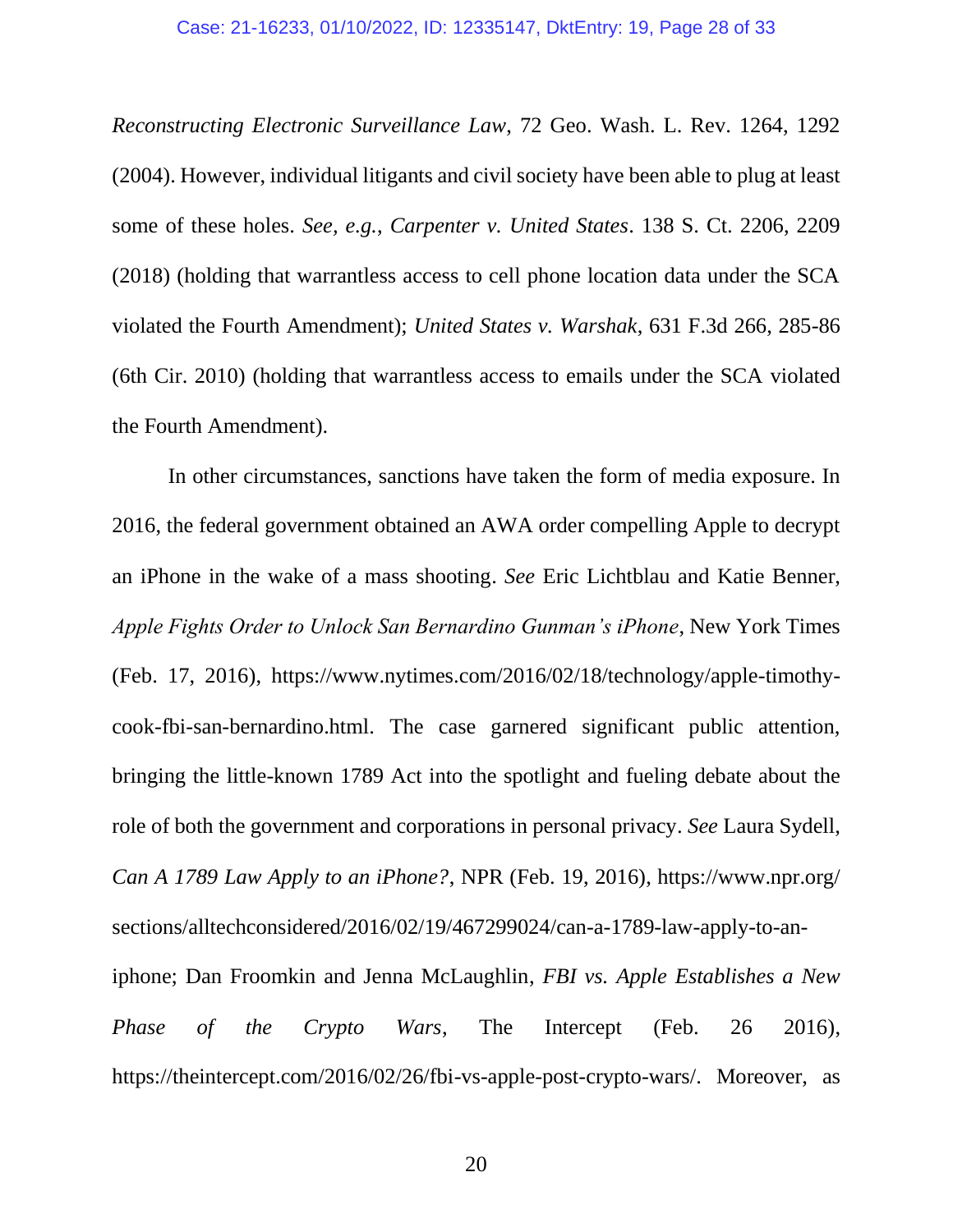#### Case: 21-16233, 01/10/2022, ID: 12335147, DktEntry: 19, Page 29 of 33

stated above, public attention can often be the catalyzing factor in congressional actions. *See supra* § II.B.

Whether in the courts or in the public eye, though, no response is possible without knowledge of the underlying government action. In *Carpenter* and *Warshak*, the defendants learned of the SCA orders when the government sought to admit evidence at trial. *Carpenter*, 138 S. Ct. at 2212; *Warshak*, 631 F.3d at 281. In the case of the iPhone, Apple chose to publicize the AWA order rather than to comply quietly. *See A Message to Our Customer*s, Apple (Feb. 16, 2016), https://www.apple.com/customer-letter/. Technical assistance orders like the ones at issue here are capable of evading scrutiny on both fronts. *See Blake*, 868 F.3d at 969 (noting that criminal defendants may not have standing to challenge AWA technical assistance orders); *In re Apple*, 149 F. Supp. 3d at 348 (noting that Apple had unlocked devices in at least 70 instances before objecting).

The public demand for accountability starts at transparency. As Justice Brandeis famously stated, "sunlight is said to be the best of disinfectants." Louis Brandeis, *Other People's Money and How the Bankers Use It* (1914). When information about the very fact of government action is concealed, the public's "ability to provide input, oversight, and criticism relating to that information is not simply inhibited but nullified. Nothing but the secret-keepers' good faith connects them, as agents, to their citizen-principals or to other agents in government." David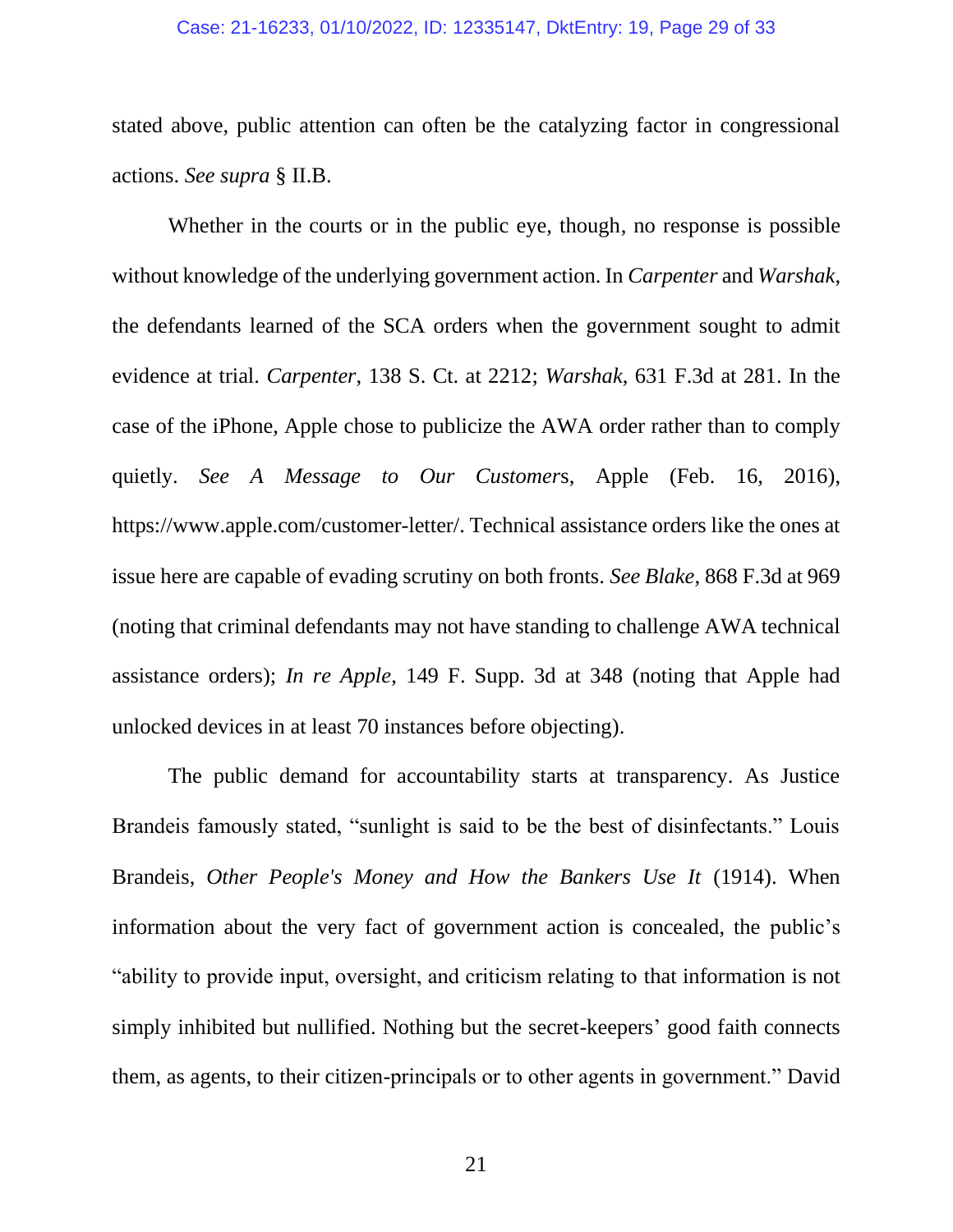E. Pozen, *Deep Secrecy*, 62 Stan. L. Rev. 257, 279 (2010). Secrecy takes the most powerful tool for accountability—public scrutiny—away from the very people the government is meant to serve.

#### **CONCLUSION**

Both the First Amendment and common law rights of access require courts to consider the public benefits of judicial transparency. *See Press-Enter. Co. v. Superior Ct. of California for Riverside Cty.*, 478 U.S. 1, 11 (1986) (weighing benefits of public access to criminal proceedings under the First Amendment test); *Kamakana v. City & Cty. of Honolulu*, 447 F.3d 1172, 1179 (9th Cir. 2006) (noting that courts must consider the public's interests under the common law test). Here, the extraordinary nature of the All Writs Act weighs strongly in favor of disclosure. Accordingly, *amicus* respectfully urges the Court to reverse the judgment below and order disclosure of non-identifying portions of the orders at issue.

Dated: January 10, 2022 Respectfully submitted,

/s/ Mason A. Kortz

Mason Kortz Cyberlaw Clinic Harvard Law School Wasserstein Hall, Suite 5018 1585 Massachusetts Avenue Cambridge, MA 02138 617-495-2845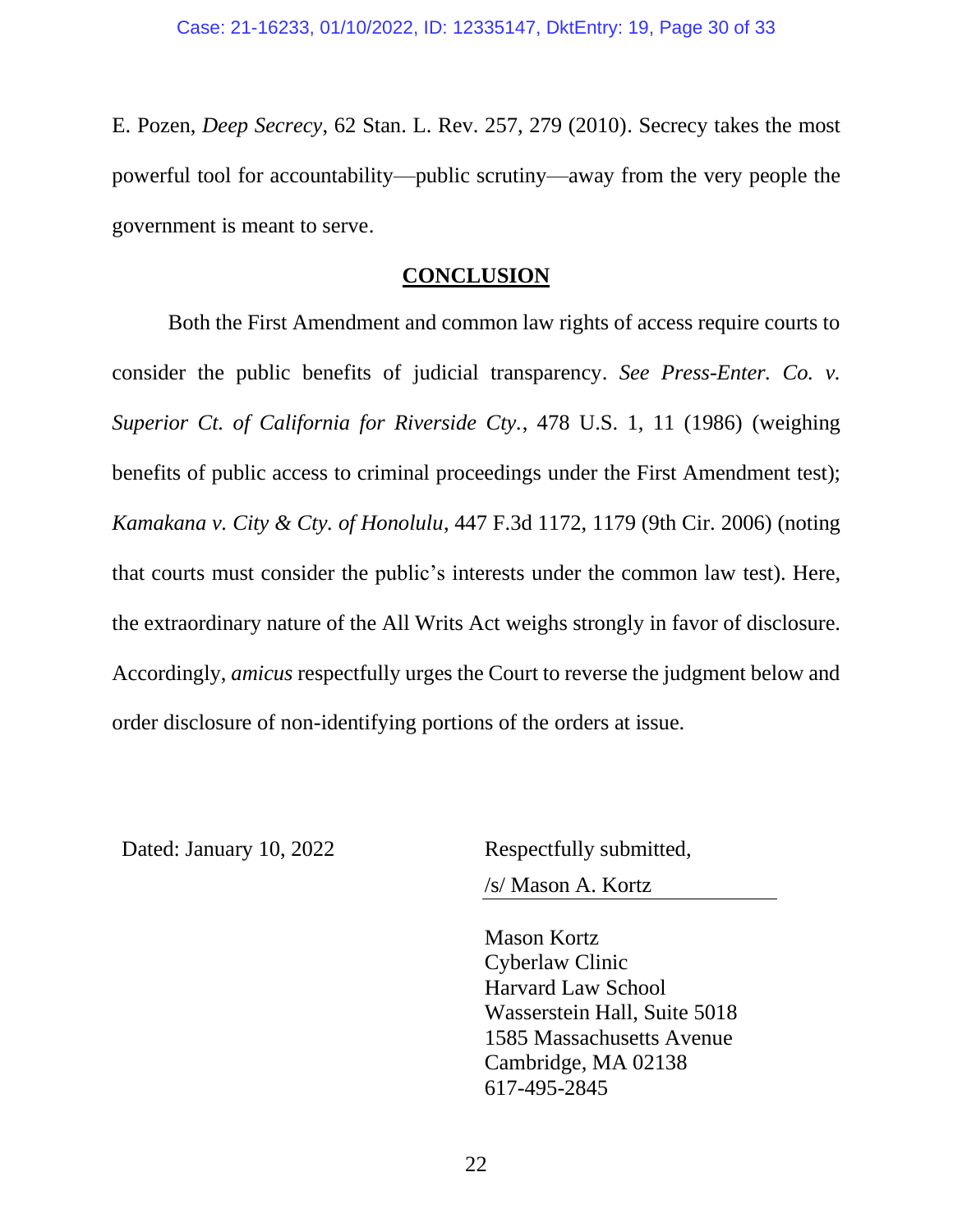Case: 21-16233, 01/10/2022, ID: 12335147, DktEntry: 19, Page 31 of 33

mkortz@law.harvard.edu

Counsel for *Amicus Curiae*\*

<sup>\*</sup> *Amicus curiae* would like to thank Harvard Cyberlaw Clinic Fall 2021 students Adira Levine, Caleb O'Quinn, and Breanne Parker for their invaluable contributions to this brief.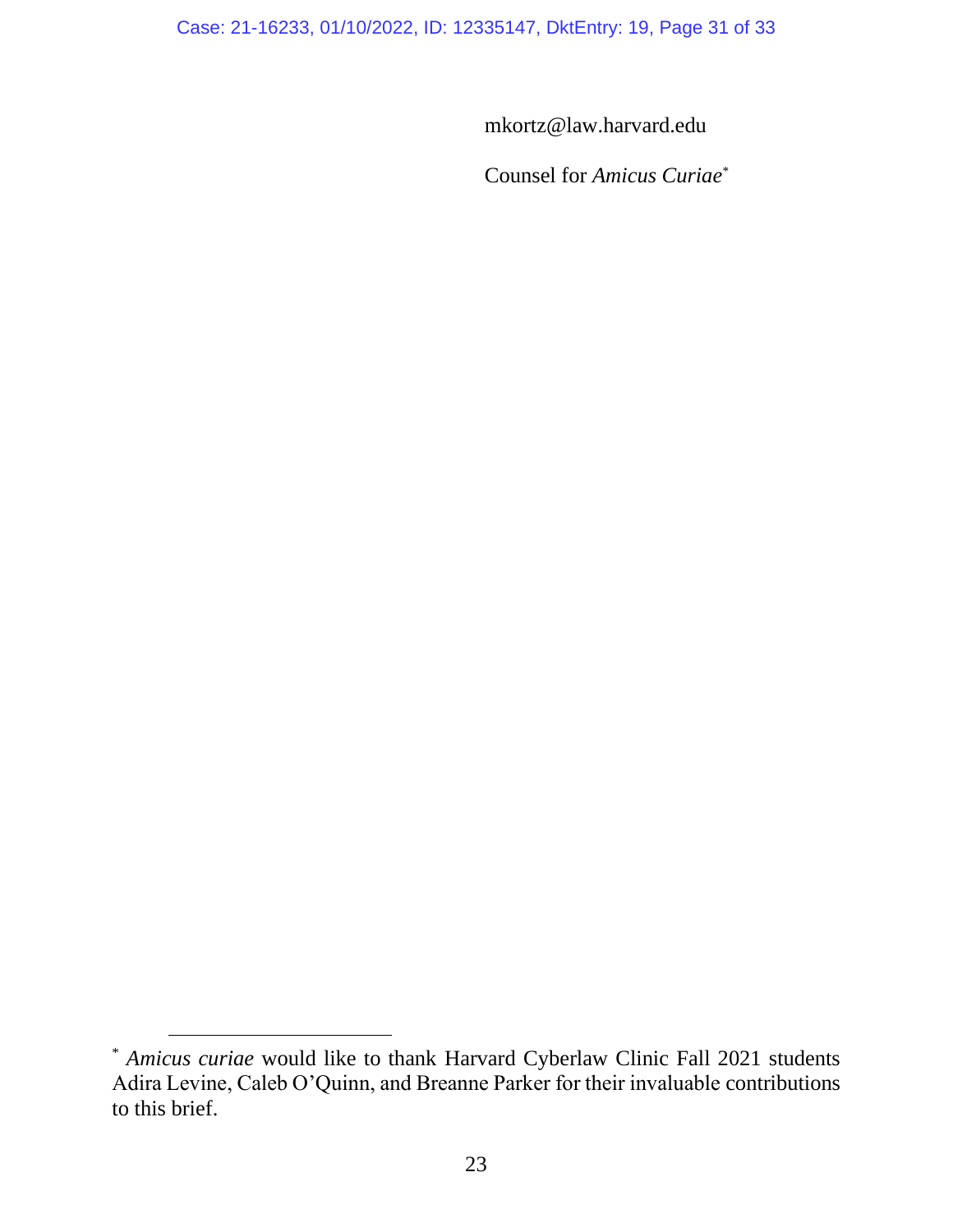### **CERTIFICATE OF COMPLIANCE**

Pursuant to the Fed. R. App. P. 32(a)(7)(C), I hereby certify that:

This brief complies with the type volume limitations of Fed. R. App. P.  $29(a)(5)$  and  $32(a)(7)(b)$  and Ninth Circuit Rule  $32-1(a)$  because it contains  $5,116$ words as calculated by the word count feature of Microsoft Word 365, exclusive of the sections exempted by Fed. R. App. P. 32(f); and

This brief complies with the typeface requirements of Fed. R. App. P.  $32(a)(5)(A)$  and  $(a)(6)$  because it uses 14-point proportionally spaced Times New Roman font.

Dated: January 10, 2022 Respectfully submitted,

/s/ Mason A. Kortz

Mason Kortz Cyberlaw Clinic Harvard Law School Wasserstein Hall, Suite 5018 1585 Massachusetts Avenue Cambridge, MA 02138 617-495-2845 mkortz@law.harvard.edu